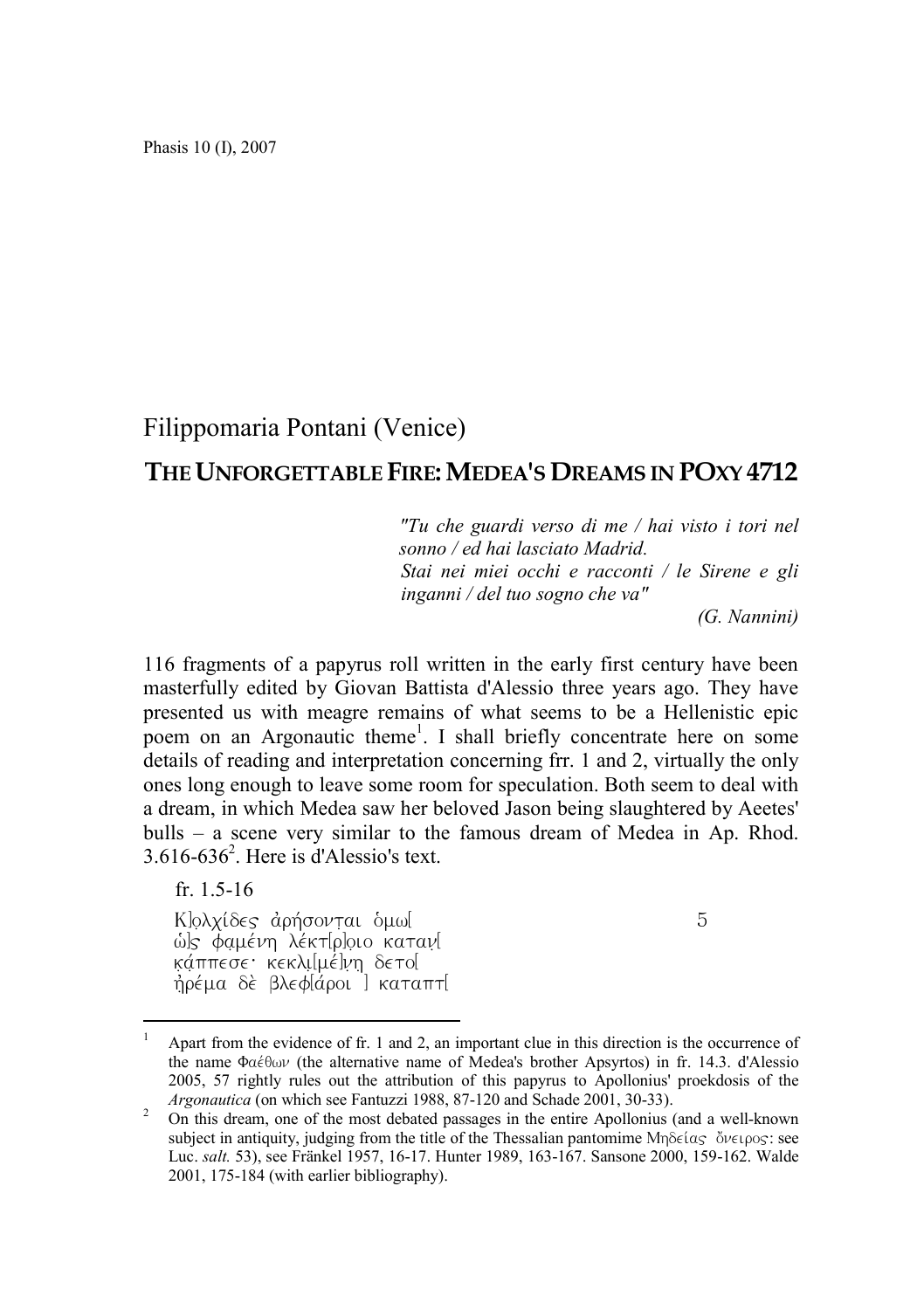| . λ^[ ]ν ύπο[ ] οισιν αν [<br>οια καθυπνώουσα· διά κραδίη[<br>μενθῆραι σοβέεσ[κ]ον∙ ἀποπρ[<br>Αἰσονίδην ὁρ[ά]ασ[θ]αι· ἀεὶ δ'ἐνικ[<br>ό ξένος ἢ ταύροισ[ι] πεπαρμένο[ς<br>ά]νδ[ρο]φόνοις γενετῆρος ὑπ. [<br>] ν καί πού τι κεκ [[ | 10<br>15 |
|----------------------------------------------------------------------------------------------------------------------------------------------------------------------------------------------------------------------------------|----------|
| fr. $2$                                                                                                                                                                                                                          |          |
| δĺ                                                                                                                                                                                                                               |          |
| ∈ιθ∣                                                                                                                                                                                                                             |          |
| ταυρί                                                                                                                                                                                                                            |          |
| ημl                                                                                                                                                                                                                              |          |
| άρπί                                                                                                                                                                                                                             | 5        |
| ύπν[ ] [<br>πλήσειε[                                                                                                                                                                                                             |          |
| φεῦγελεη[                                                                                                                                                                                                                        |          |
| <i>ἔνν</i> επ [                                                                                                                                                                                                                  |          |
| πῦρ ἄφατ[                                                                                                                                                                                                                        | 10       |
|                                                                                                                                                                                                                                  |          |
| ύπνος o[                                                                                                                                                                                                                         |          |
| μερμηρα [                                                                                                                                                                                                                        |          |
| δείμα και έκ κ[ε]φα[λῆς                                                                                                                                                                                                          | 15       |
| τ]αύρων γὰρ σ[τ]ọμ[ατ<br>έ]κχυμένην [ ]o [                                                                                                                                                                                       |          |
| ∈ἰ]λυφόων ἅτε κυμ[                                                                                                                                                                                                               |          |
| . .].ην δὲ κρωσσοῖο κ[                                                                                                                                                                                                           |          |
| ∴]προχέειν∙ τόσον [                                                                                                                                                                                                              |          |
| έκ] λεχέων ἀνέπαλτ[(o)                                                                                                                                                                                                           | 20       |
|                                                                                                                                                                                                                                  |          |

1.

Ll. 6-10 of fr. 1 have one and the same subject, namely Medea. The sense we gather from the remains is the following: "Having uttered these words, she fell back on the bed<sup>3</sup>; once she lay down... [something]<sup>4</sup>... Then slowly on her eyelid(s)...[here we have the blank of l. 9] as if asleep."

<sup>&</sup>lt;sup>3</sup> I have not found any convincing solution for the second hemistich of l. 6, though I would incline to restore there an accusative depending on  $\kappa a \tau \dot{a}$ , e. g.  $\epsilon \dot{v}$  in the last foot, preceded by an adjective. Syntactically, this would match structures like e. g. Ap. Rhod.  $3.927 \text{ } \pi\text{e}$  6000  $\kappa a \tau \dot{\alpha}$  or  $\hat{\beta}$ ov; semantically, this would create with  $\lambda \in \mathcal{K}$  reproses a hendiadys otherwise attested in tragedy, as Aesch. *Pers.* 543 λέκτρων εὐνὰς ἀβροχίτωνας or Eur. *Alc.* 925 λέκτρων κοίτας ες ερήμας and Eur. *Iph. Taur.* 859 ες κλισίαν λέκτρων δόλιον; the difference between  $\lambda \epsilon y$  /  $\lambda \epsilon y$  /  $\lambda \epsilon$  /  $\lambda \epsilon$  /  $\lambda \epsilon$  / (the sheets / blankets) is clear from many passages of Greek literature (e. g. the last couplet of Nonn. *Dion.* 25. 572-3 λαολ δ<sup>2</sup>ένθα καλ  $e^{i\theta}$ νθα χαμαιστρώτων έπι λέκτρων / έσπερίη μετὰ δόρπον ὀρειάδι κάππεσον εὐνῆ). Should we take  $\lambda \in \mathcal{X}$  with either kata or kanter sen, I believe this would imply the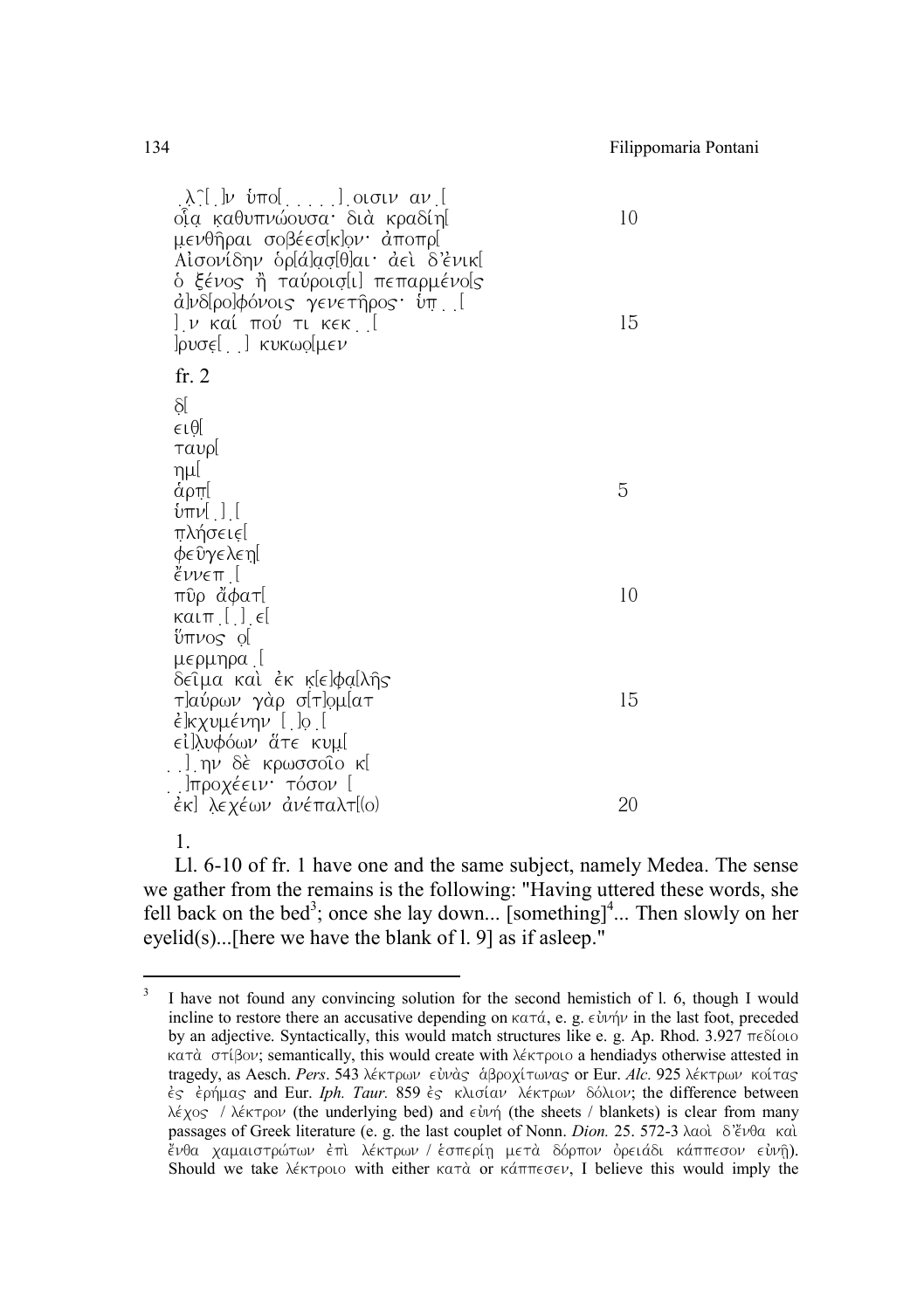Let us take a look at line 9. I believe the first word, which d'Alessio did not identify, should be read as  $\mu\bar{\nu}\in\mathcal{V}$ , imperfect from the verb  $\mu\bar{\nu}\omega$ , "to close, esp. to close one's eyes (or mouth, or ears)", with an object as in  $II$ , 24.637 ov γάρ πω μύσαν ὄσσε υπό βλεφάροισιν έμοισιν (of Priam's sleeplessness since the day of Hector's slaughter), or absolute<sup>5</sup>. What the first editor took as traces of a *lambda* preceded by a lost letter belong in fact to the second half of a *my*, in the very peculiar shape this letter has e. g. in l. 13, where d'Alessio himself remarked: " $\mu$  is traced in an anomalous way that could suggest  $\lambda\lambda$ , but no doubt  $\mu$  was meant." The *hypsilon* under the very evident circumflex accent had already been suggested by the first editor.

At the end of the line, the dot of ink after *ny* must belong, for metrical reasons, to a vowel: its high position rules out any other possibility except  $hypsilon$ . With  $a\overline{\nu}v$ , the most attractive integration is the rare adjective  $\alpha$ νύστακτος, "sleepless", an adjective not attested before Gregory of Nyssa, and always connected with a word meaning "eye"<sup>6</sup>. Here,  $\frac{d\psi}{d\sigma\tau a\kappa\tau o_S}$  might be connected to the lost dative in the first half of the line, and it might describe the state of Medea's eyes prior to this moment, in a sort of oxymoron heightening the salvific value of her present sleep. I have two suggestions for the lost dative: given that  $\delta \phi \theta \alpha \lambda \mu \partial \sigma \nu$  is ruled out on palaeographical grounds (no trace of the high vertical of the  $\phi$  can be detected on the

<sup>(</sup>implausible) image of Medea falling *down from* the bed (as e. g. in *Od.* 10. 559  $\partial \lambda \lambda \partial x$  $k \alpha \tau \alpha \nu \tau \kappa \omega$ ):  $k \alpha \tau \alpha \nu \tau$  is construed with several prepositions ( $\tau \epsilon \omega$ ) + dat.  $\epsilon v$  + dat.,  $\epsilon \pi i$  + dat. or acc.,  $\epsilon \epsilon$  + acc.,  $\alpha u \phi i$  + acc.) or with the simple dative (see esp. Nonn. *Dion.* 24. 331 έρημάδι κάππεσον είνη, 34. 86 ασχαλόων υπ'έρωτι κατηφέϊ κάππεσεν  $\epsilon \dot{\psi}$ ), never with  $\kappa \alpha \tau \dot{\alpha} + \text{gen}$ . For the latter construction I can find no parallel outside of Ps.-Luc. *Ocypus* 73 κεῖται κατ'εὐνῆς ὕπτιος βεβλημένος (with a different verb, however). It is easy to imagine that a pregnant adjective should have qualified Medea's bed, the bed she kisses before leaving Colchis for good in Ap. Rhod. 4. 26, "the place of her virginity" (Beye 1982,

<sup>136),</sup> and one of the remote protagonists of Euripides' tragedy (cp. Boedeker 1997, 141).<br><sup>4</sup> The easiest solution for the sequence  $\delta \epsilon \tau o$  is  $\delta \epsilon \tau o$ , whereby the most likely solution is a form of the adj.  $\tau\acute{o} \sigma$ <sub>S</sub>, probably referring to Medea's sorrow. de Stefani's conjecture  $\tau\acute{o} \sigma\gamma\gamma$ κούφιζε μέριμναν implies a form of relief occurring upon her lying down in bed, as in Hom. *Od.* 18. 188-89 (but things look differently e. g. in  $O\hat{d}$ , 19. 524-29; see also by contrast Ap. Rhod. 3. 671-672 èκ θαλάμου θάλαμόνδε διαμπερές, ὧ ἔνι κούρη / κέκλιτ'ἀκηχεμένη,<br>δούψεν δ'έκάτερθε παρειάς: Theocr. 2. 86-7).

 $\frac{1}{2}$  For a very interesting use of the verb  $\mu\omega$  (not unknown to Hellenistic and later poetry: Nic. fr. 74. 56; Tryphiod. 15; Nonn. *Dion.* 26. 132) in the sense of "to close slowly one's eyes, as if in sleep" cp. e. g. Gal. *in Hipp. epid*. 3.17a.554, 3-5 K.: οὐ γὰρ ὡς οἱ κατὰ φύσιν ἔχοντες<br>ἐκοιμᾶτο, ἀλλὰ δι'ἀρρωστίαν τῆς δυνάμεως ἄκων ἔμυεν, ὡς μὴ δυνάμενος τοὺς

Either ὀφαθλμός or ὄμμα: I refer to Greg. Nyss. *in s. Ephr.*, *PG* 46.829.51; Theod. Stud. *epist.* 11. 47; Mich. Psell. *theol.* 101.74; *enc. in matrem* 518 Crisc.; Mich. Attal. *hist.* 196. 12. The only other possibility for our line would be a form of the verb  $\partial \psi \gamma \partial \phi$  in a context similar to Ps.Luc. *Amor.* 3. 20 των όμμάτων αί βολαί τακερως άνυγραίνοντο; 14. 22 τακερόν τι και ρέον εν τοις όμμασι πάθος ανυγραίνων.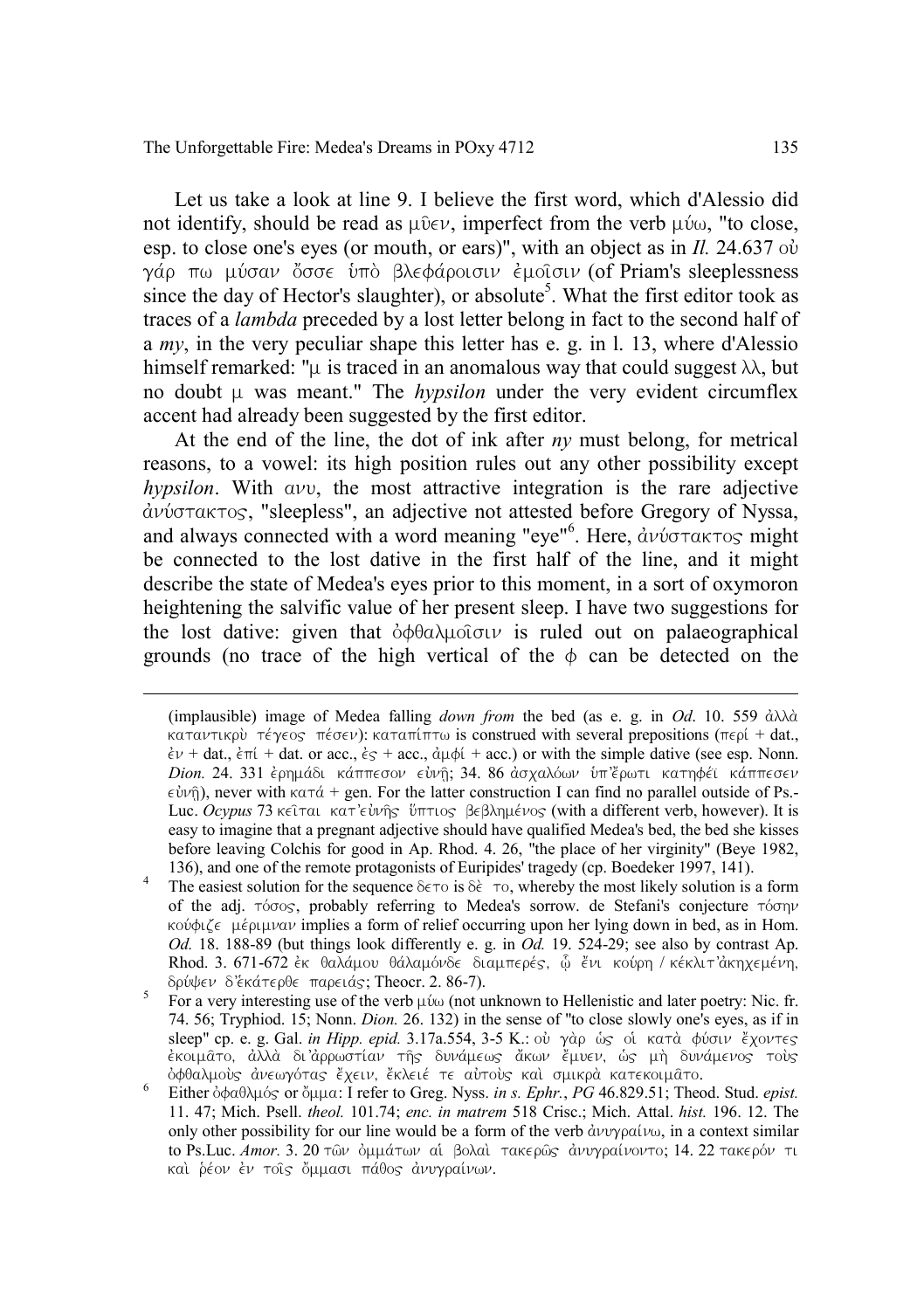papyrus), one possibility is the diminutive  $\delta[\mu\mu\alpha\tau]$  (or  $\sigma[\nu\mu]$ , not unknown to Hellenistic poetry (see Call., *SH* 305.1), but a more intriguing one, powerfully backed by the aforementioned Homeric line (*Il.* 24. 637) is  $\left[\beta \right]$ <sub>0</sub>  $\sigma$ <sub>1</sub>, which also has interesting matches in Hellenistic and later poetry, particularly together with the noun  $\delta \pi \omega \pi \alpha i$ , "eyeballs" or "pupils"<sup>7</sup>.

My tentative reading for ll. 9-10 thus runs:

μῦ[ε]ν ὑπὸ [βλεφά]ροισιν ἀνυ[στάκτοισιν ὀπωπάς  $\delta \alpha$  καθυπνώουσα.

"She closed her pupils under her sleepless eyelids, as falling asleep".

If this is accepted, we find ourselves confronted with l. 8, whose subject must be Medea<sup>8</sup>: it is very unlikely that the same word  $\beta\lambda \dot{\epsilon} \phi \alpha \rho o \nu$  could be repeated in two subsequent lines; we might thus look for a different integration for the lacuna after  $\eta \rho \in \mu \alpha$   $\delta \epsilon^9$ . While I have no really convincing suggestion for the second hemistich<sup>10</sup>, I observe that d'Alessio's  $\phi$  is *littera incerta*, only the top and the bottom of a long vertical being actually extant (these traces suit both  $\phi$  and  $\psi$ ). Therefore, I put forward very cautiously the hypothesis that here we might read

ήρέμα δὲ βλέψ[ασα] καταπτ[

The *iunctura*  $\hat{\theta}$  $\rho \notin \mu \alpha$   $\beta \lambda \notin \pi \in \mathcal{V}$ , in the sense of "to see faintly", "to look with faint eye", is indeed very rare, but it occurs in three significant passages by Aristotle, all variously dealing with visions or dreams<sup> $\overline{1}$ </sup>. It designates a

See Opp. *cyn.* 3. 348-349 τοίην μεν πυρόεσσαν υπο βλεφάροισιν οπωπαί / μαρμαρυγήν στράπτουσιν. Naumach. 67 Heitsch μηδε μέλαινε τεοΐσιν υπό βλεφάροισιν όπωπάς. Q. Smyrn. 12. 414 λευκαί δ'ἄρ' ὐπὸ βλέφαρ'ἔσταν ὀπωπαί. See also Ap. Rhod. 2. 109 δρύψε δέ οι βλέφαρον, γυμνὴ δ'υπελείπετ' σπωπή. For οφθαλμός see Opp. *cyn.* 1. 421 οφθαλμοί<br>χαροποῖσιν ὑποστίλβοντες ὀπωπαῖς.

 $\frac{8}{1000}$  Music in l. 9 syntactically rules out solution as  $\beta \lambda \epsilon \phi \dot{\alpha}$  and  $\tau \alpha \dot{\beta}$  and  $\epsilon \dot{\gamma}$  and  $\epsilon \dot{\gamma}$  (for which see e. g. Q. Smyrn. 8. 313) or the like with  $\frac{6}{10}$  as subject (on the model of e. g. Od. 23. 309 or Hes. fr. 294. 4 M.-W.: see Mosch. *Eur*. 3 and Bühler 1960, 50-51).

It should be noted in passing that the adv.  $\phi \rho \in \mu$  is far from common in hexametric poetry (which is why its meaning in the present context has been debated, either "a little" or "slowly", see de Stefani 2006). The only comparable instance I could find is Opp. *cyn.* 4. 343-4, where the leopards προσώπατα δ'ές χθόνα διαν / λοέμα νευστάζουσι κάτω, and then fall asleep.

<sup>&</sup>lt;sup>10</sup> I have toved for a while with the idea of κατά  $\pi\tau\beta x$ ας, as in Ap. Rhod. 2. 992 άλσεος  $'$ Ακμονίοιο κατά πτύχας εὐνηθεῖσα; but another possibility might be καταπτιήξασά τε..., and no doubt many more can be found. One cannot help remarking the particular preference of our author for  $\kappa \alpha \tau \dot{\alpha}$ , which recurs, as preposition or preverb, in II. 6, 7, 8 and 10 of fr. 1: a preference not shared by Apollonius, as we learn from Redondo 2000, 143.<br><sup>11</sup> Arist. *meteor*. 3.4.373b *hοέμα* καὶ οὐκ ὀξὺ βλέποντι (see also 1.6.343b παραβλέπονσι

 $\delta$ 'hoέμα την ὄψιν); and particularly Arist. *insomn.* 3.462a19-24 πρώτον μèν γὰρ ἐνίοις συμβαίνει καὶ αἰσθάνεσθαί πη καὶ ψόφων καὶ φωτὸς καὶ χυμοῦ καὶ ἀφῆς,<br>ἀσθενικῶς μέντοι καὶ οἶον πόρρωθεν· ἤδη γὰρ ἐν τῷ καθεύδειν ὑποβλέποντες, ὃ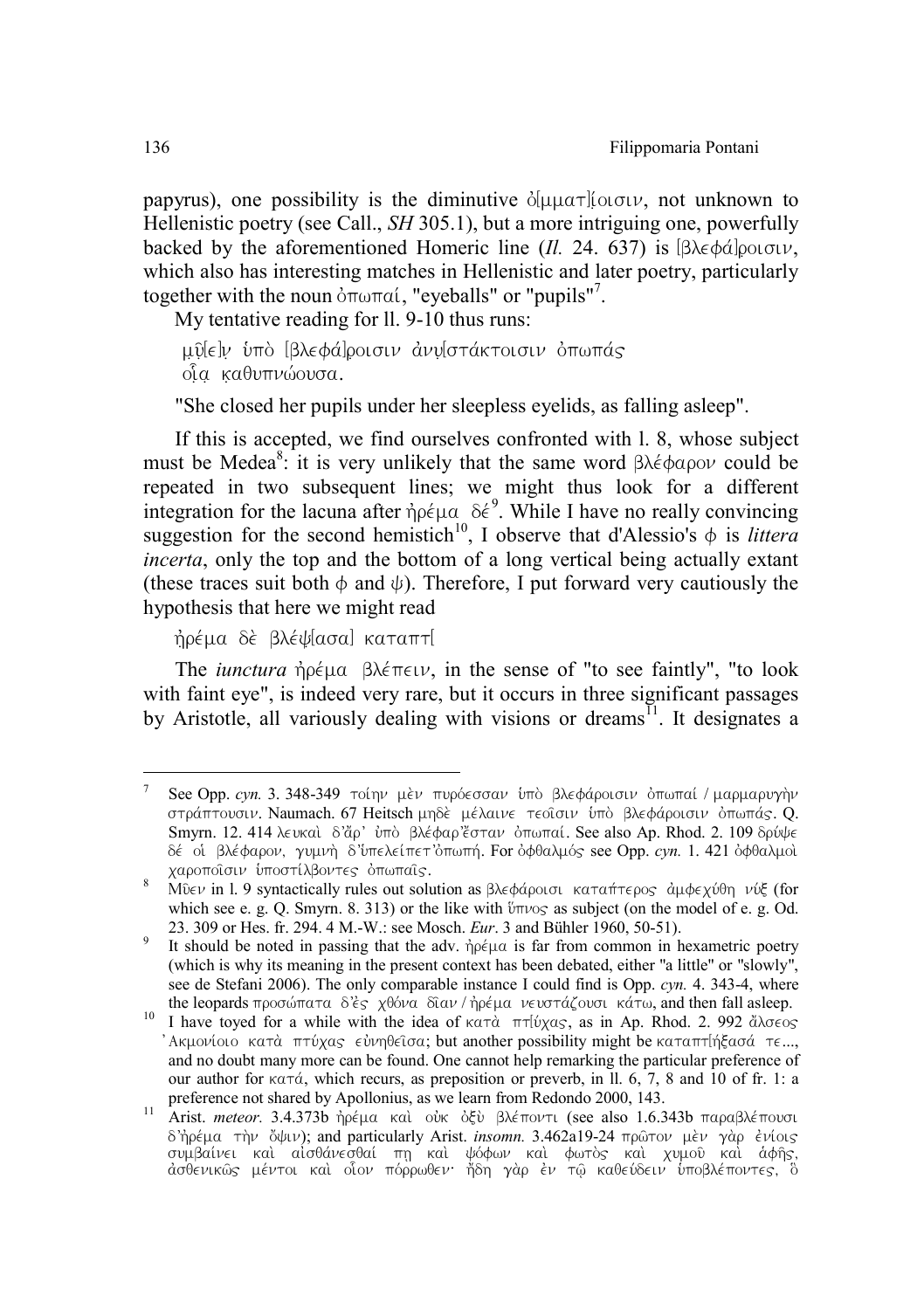sort of weak visual perception, occurring either before a vision, or inside a dream as a remnant of the external world: it occurs in Aristotle when the philosopher is describing the first steps of the psychic processes leading to dreams, those still half-way between awakeness and sleep<sup>12</sup>.

Whatever we make of l. 8, we must remark that in his work *De insomniis*, probably the most important Greek treatise on the physiology of dreams (little is known of Theophrastus' and Demetrius of Phalerum's works on the subject), Aristotle believed that dreams were originated by the movement of perceptions ( $\kappa(\nu)$   $\eta$   $\omega$  algebra  $\sigma(\nu)$ ) from the sense organs through the blood back to the "principle of perception" ( $\hat{q}$ )  $\hat{q}$ )  $\hat{q}$   $\hat{q}$ )  $\hat{q}$ ), namely the heart, which a tradition starting with the tragedians had consecrated as the true *sedes* of dreams<sup>13</sup>. It is thus no surprise that in 1, 10 we find  $\kappa \rho \alpha \delta(\eta)$ : the μενθῆραι (a very rare word for φροντίδες, *curae*, "sorrows", see d'Alessio *ad loc.*) stand here for the "imaginative movements" (or  $\kappa \nu \hat{n} \sigma \epsilon \hat{\varsigma}$   $\phi \alpha \nu \tau \alpha \sigma \tau \hat{\varsigma}$ ) that run through ( $\delta t$ )  $\alpha$   $\kappa$  $\alpha \delta t$   $\eta(s)$ ) or shake the heart ( $\delta t$ )  $\alpha$   $\kappa$  $\alpha \delta t$  $\eta[\nu]$ ... σοβέεσκον)<sup>14</sup> and mouth in the δόξα (an aorist form of the verb δοκέω most probably stood at the end of 1, 11) of what we perceive as dreams<sup>15</sup>. According to Plato's *Timaeus*, it is precisely by closing our eyelids that we are able to dream<sup>16</sup>, which might also explain our author's detailed description in ll. 7-9.

ήρέμα ἐώρων φῶς τοῦ λύχνου καθεύδοντες, ὡς ῷοντο, ἐπεγερθέντες εὐθὺς<br>ἐγνώρισαν τὸ τοῦ λύχνου ὄν.

<sup>&</sup>lt;sup>12</sup> For a detailed and extremely accurate discussion of Aristotle's often complicated and contradictory statements see van der Eijk 1994, 36-52. The vision described in *de insomn.* 3.462a19-24 is not listed by Aristotle among proper dreams, yet its mechanism is presented as

Entirely included with that of discussions 1980, 39-40.<br><sup>13</sup> See van der Eijk 1994, 46; van Lieshout 1980, 39-40.<br><sup>14</sup> The verb  $\sigma$ oβέω – totally unknown to poetical language – should perhaps be regarded as more or less equivalent to other verbs of shaking or violent motion: see e. g. Ap. Rhod. 3. 1104 (quoted foll. note); 4. 351 δή ρά μιν όξειαι κραδίην έλέλιξαν άνιαι; Maiist. 42-44 κακώ<br>θ'ύπὸ δείματι πᾶσαν/τοῦ τε νύκτας τε περὶ κραδίην ἐλέλιζεν/τάρβος θειοπόλοιο.

 $\frac{15}{15}$  Designating the dreamer's first "impression" about the vision that appears to him,  $\delta \delta \xi \alpha$  is a *terminus technicus* in Aristotle's *de insomniis*: see van der Eijk 1994, 42-45. As for δοκέω + inf. see Ap. Rhod. 3. 619, 4. 666 and especially Ap. Rhod. 4. 1480, with the structure  $\delta$ okely l $\delta \epsilon \sigma$ θαι, very similar to ours (see also McLennan 1973, 64). A possible solution for the end of l. 10 is διὰ κραδίη[ς δ'ἀλεγειναί (see e. g. Ap. Rhod. 3.1103 της δ'ἀλεγεινόταται κραδίην έρέθεσκον άνιαι; also 3. 764 άλεγεινότατον άχος). I am not sure I understand the syntax behind de Stefani's infinitive  $\epsilon \pi$ 0000 $\sigma \alpha$ . Magnelli 2006, 11, suggests  $\delta \epsilon$  oi  $\alpha$ lei (perhaps less

likely in view of the other  $\det$  in l. 12).<br>Plat. *Tim.* 45e-46a (see van Lieshout 1980, 120-121; in *Tim.* 45e the verb συμμύω is used of the eyelids). Lulofs 1947, xxix believed in Plato's influence on Aristotle, whereas van der Eijk 1994, 48 note 20 is much more skeptical: on the issue see also Preus 1968. My impression is that the principles of perception theory in the two philosophers are of course very different, yet in some single images they might actually concur.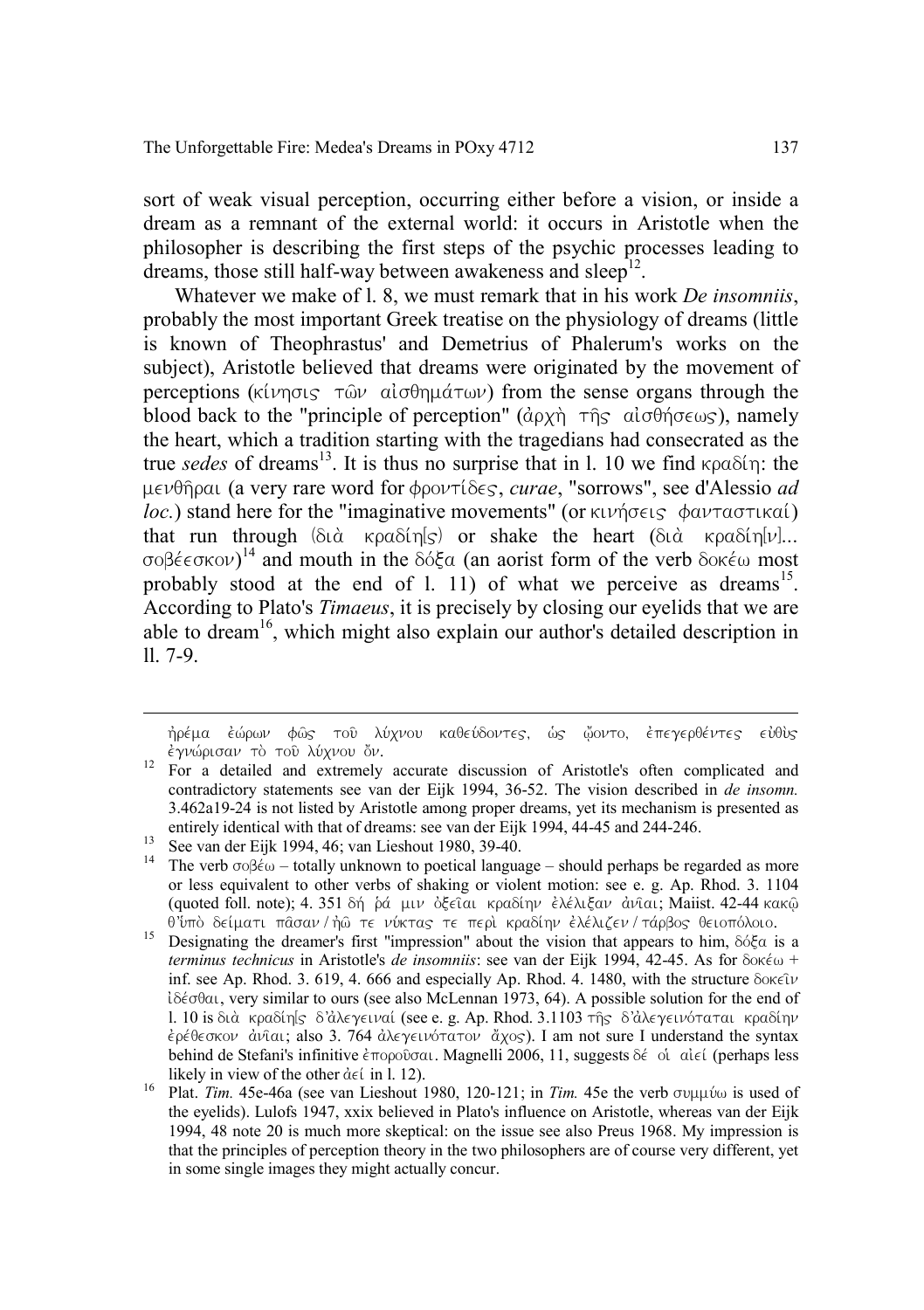But what does Medea actually dream? Ll. 11-14 guarantee that she dreams of Jason, and particularly of his slaughter either by the bulls' horns or by Aeetes' murderous swords. I shall simply append here some tentative reconstructions of these lines:

oἶa καθυπνώουσα· διὰ κραδίη[ς δ'ἀλεγειναὶ; 10 mevθήραι σοβέεσ<sup>κ</sup>ιον· απόπριοθεν αυτον έδοξεν Aισονίδην δρ[ά]ασ[θ]αι· αει δ'ενι κ[ειτο πυρήσιν δ ξένος ή ταύροισ[ι] πεπαρμένο[ς ήὲ μαχαίραις d)v8[ρο]φόνοις γενετήρος ύπ. [

If in 1. 11  $\text{drift}$  is right, then Medea perceives in the distance a vague resemblance of Jason: this fits in well with the dynamic of her dream, and particularly with the remarkable  $\pi \circ \rho \circ \psi$  in Aristotle's passage quoted above note  $11^{17}$ . Another possibility might be  $\alpha \in \text{Tr}(\cos \theta)$  and  $\alpha \in \text{Tr}(\cos \theta)$  (or - $\delta v$ <sup>†</sup>  $\epsilon$ δόκησεν) / Αισονίδην δράασθαι, recalling Ap. Rhod. 3. 1280 νηδς  $d$ ποπροθορών, where the very Apollonian verb  $d$ ποπροθρώσκω<sup>18</sup> is used precisely of Jason leaping off the ship in order to fight against Aeetes' bulls; but in our papyrus of course there is no room for  $\nu$ nover or the like. Again in l. 12,  $\epsilon v_{\rm i}$  cannot correspond to  $\epsilon v_{\rm i}$   $\epsilon w_{\rm i}$  (another Apollonian verb)<sup>19</sup>, for the good reason that  $\det$  needs an imperfect. We thus have to separate  $\det$ from  $k-$ : one possibility (albeit little in keeping with our context) is to read something like  $\epsilon v$   $\hat{k}v$   $\hat{k}v$   $\hat{k}v$  (or  $\kappa\alpha\hat{v}\mu\alpha\sigma\hat{k}$ )  $\hat{n}$  $\hat{l}$  $\hat{l}$  $\hat{m}$   $\tau\epsilon\nu$  /  $\pi(\pi\tau\omega\nu^{20})$ , the other is to postulate that Medea sees Jason already dead,  $\hat{\alpha} \in \delta' \hat{\epsilon}$ νὶ κεῖτο πυρῆσιν: the verb  $\kappa \in \Omega$  is never composed with the preposition  $\epsilon \nu \ell$ , but this preposition is very common in new compound verbs created by Hellenistic poets<sup>21</sup>, and is often used in similar syntactical *Wendungen* (e. g. Ap. Rhod. 3. 63  $\epsilon v$ ); σθένος *έπλετο γυίοις: Mosch <i>Eur.* 6 ενι κνώσσουσα δόμοισιν). In ll. 13-4, despite the  $\partial \nu \partial \rho \partial \phi$  of Nonn. *Dion.* 11. 190 and 294, and despite Nonn. *Dion.* 36. 455 ταυρείοις κεράεσσι πεπαρμένον ἄνδρα

<sup>&</sup>lt;sup>17</sup> For  $\alpha \pi \sigma \sigma \rho \partial \epsilon \nu$  with a verb of seeing see e. g. Q. Smyrn. 9.267; 12.477; 13.478. It is interesting that in Apollonius precisely this adverb is used to envisage the possibility of Jason's separation from Medea (3.  $1065 -$  with  $d\pi$  order – and 1111). On  $\alpha \nu$  reinforcing Algovi $\delta \nu$  see e. g.

Ap. Rhod. 3. 169 and 1077. 18 Later conspicuously used by *Arg. Orph.* 545 *vn*òς άπο προθορόντας, <sup>δθι</sup> ξένος εν ψαμάθοισι / κείται αποφθίμενος. On Apollonius' fondness for this kind of compound verbs (e. g. 3. 267 αποποολιπόντες: 3. 1311 αποποοβαλών etc.) see Redondo 2000. 137.

<sup>(</sup>e. g. 3. 267 αποτροποιον τες.) 3. 1311 αποτρετεπικά τους.<br>19 See Ap. Rhod. 3. 655 λέκτροισι πρηγής ένικάππεσεν είλιχθείσα. Also Dionys. fr. 18r.7<br>19 Heitsch ένικάππεσε πόνΙτω!. Magnelli 2006. 11 supports ένικάππεσε.

Heitsch e $\nu$ twannebe novn egnikavit 2006, 11 supports examined and 1. 506 eπεσον δ'evice The verb πίπτω is very often construed with evic, see e. g. Ap. Rhod. 1. 506 eπεσον δ'eνi κύμασιν 'Ωκεανοιο, but also Ap. Rhod. 1. 1027; 2, 1012; 4, 1292. De Stefani 2006 suggests

*ενι καύμασι φλεχθείς.* 21 See e. g., only in Apollonius' third book, 3. 413 ενιβάλλομαι; 528 ενιτρέφομαι; 655  $\epsilon$ νικάππεσεν; 973  $\epsilon$ νιπεπτηυΐαν; 1185  $\epsilon$ νισπείρας.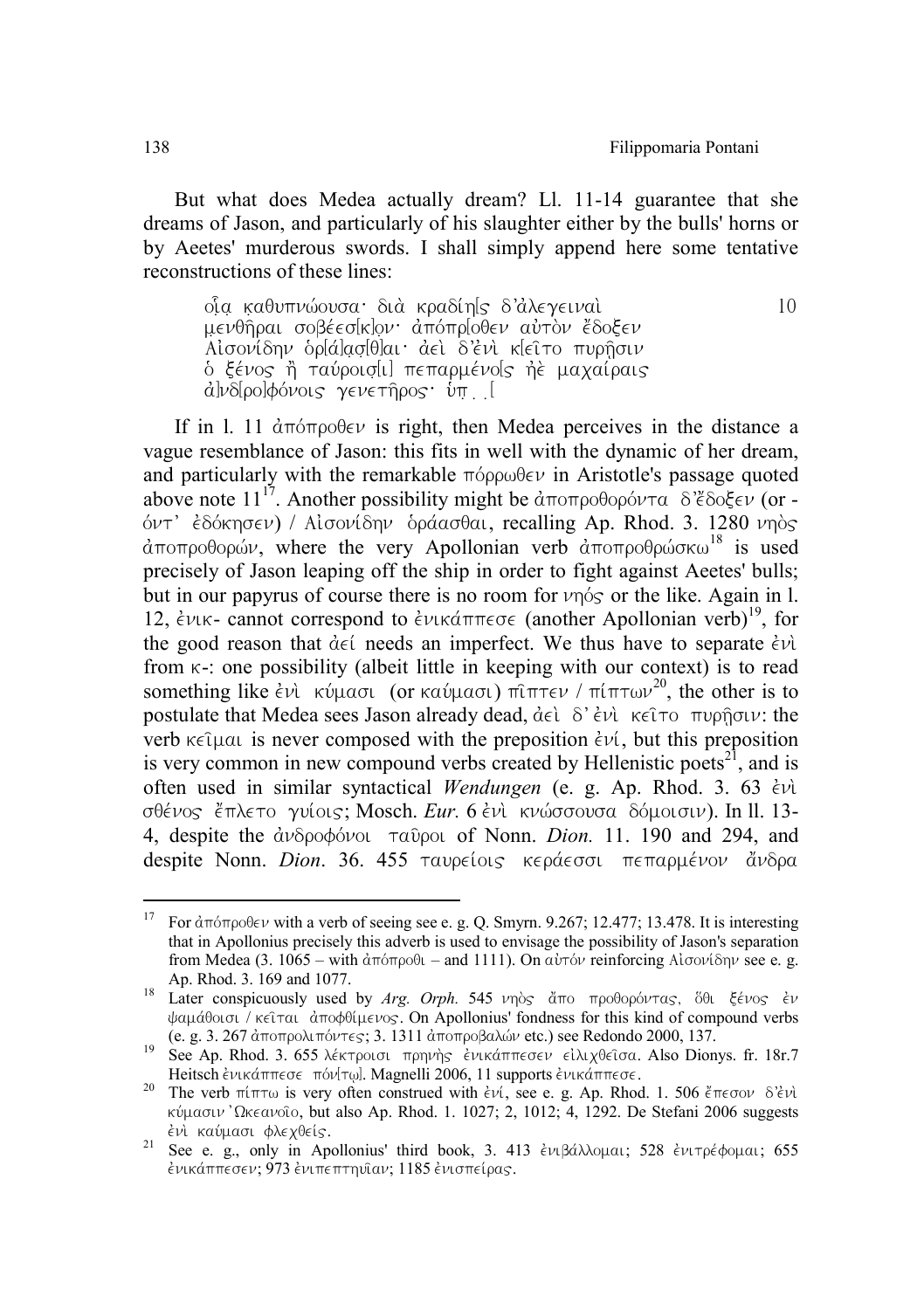$\delta$ au $d\zeta$ <sub>El</sub> (certainly reminiscent of this passage), it is safer to take  $d\nu\delta\rho\circ\phi\circ\nu$ ous with a different noun than  $\tau\alpha\circ\rho\circ\iota$ : good guesses might be e. g. Magnelli's  $\hat{\eta}$   $\hat{\epsilon}$  μαχαίραις or my  $\hat{\eta}$  βελέεσσιν<sup>22</sup>. The following lines are too difficult to restore, but in l. 15 kek  $\Box$  might in fact hide kekouluev (limbs cut off from Jason's body?)<sup>23</sup>, and on l. 22 there is again a mention of fire.

No speculation is possible on the dream's development, nor on its relationship with Medea's dream in Apollonius Rhodius 3. 616-636, where Medea intervenes to help Jason out of his toil. Indeed, comparisons can be established with other Apollonian passages: the alternative prospected in ll. 13-14, as noted by Magnelli, recalls Ap. Rhod.  $Arg.$  3. 459-460  $\tau$ *áp* $\beta \epsilon$  $\delta'$ άμφ'αὐτῶ, μή μιν βόες ήὲ καὶ αὐτός / Aiήτης φθείσειεν. A verbal echo links ll. 11-12 of our papyrus with the introduction to the first secret meeting between Jason and Medea, namely Ap. Rhod. 3. 960-961  $\delta s \delta \rho \alpha$ τη καλός μέν επήλυθεν είσοράασθαι *Ι Αίσονίδης*, κάματον δέ  $\delta v \sigma (\mu \epsilon)$   $\delta \rho \sigma \epsilon$   $\phi a \alpha v \theta \epsilon$  (s); this passage is also interesting because it is followed (ll. 962-65) by a sort of medical protocol describing Medea's erotic emotion upon the apparition of the hero. It is unlikely that these analogies are accidental.

Our text belongs to a poem that paid great attention to the process of Medea's falling asleep and starting to dream: this might have something to do with the general attention devoted to Medea's eyes in extant literature, from Euripides (*Med.* 92-93  $\delta$ <sub>μμα</sub> ταυρουμένην) to Apollonius (e. g. 3. 444-45; 886; 1008-1010; 1161 ύγρὰ δ'ἐνὶ βλεφάροις ἔχεν ὄμματα; 4, 698-99), from Grillparzer down to Pasolini and Ariel Dorfman. But the wording might also be reminiscent of Aristoteles' physiological doctrine on dreams, which would be in keeping with the interest for natural sciences typical of Hellenistic epic, as witnessed chiefly by Apollonius himself in his *Argonautica*24.

 $2^{\circ}$ 

Let us come back for a moment to the first legible line of fr. 1: l. 5. "The Colchian women will pray..." As we learn from the subsequent formula  $\delta s$  $\phi a\mu \epsilon \nu \eta^{25}$ , this is clearly the last line of a monologue, where Medea envisages

<sup>&</sup>lt;sup>22</sup> See Q. Smyrn. 1. 348 'ίπποι δ'άμφι βέλεσσι πεπαρμένοι ή μελίησιν (cp. also 11. 307). Nonn. *Dion.* 28. 121 έκ κεφαλής βελέεσσι πεπαρμένος είς πόδας ἄκρους. It is remarkable that the term *ανδροφόνοι* occurs only once in Apollonius' *Argonautica* (4. 701), and implicitly refers to Jason and Medea after Apsyrtos' murder.

and implicitly refers to Jason and Medea after Apsyrtos' murder.<br><sup>23</sup> Remember Apsyrtos'  $\mu a \sigma \chi a \lambda \sigma \mu \delta s$  in Ap. Rhod. 4. 477-481.<br><sup>24</sup> See Erbse 1953, 186-189. Solmsen 1961, 195-196. Fusillo 1994, 95-100 (on the link

Medea's dream in Apollonius and Herophilus' theory of dreams).<br><sup>25</sup> Perhaps reminiscent of *Il.* 22. 460-1 ὣς φαμένη μεγάροιο διέσσυτο μαινάδι ἴση / pallometring knadiny. See also Call. *Hec.* fr. 260.62-4 Pf. = *SH* 288.62-4 την μεν άρ'ως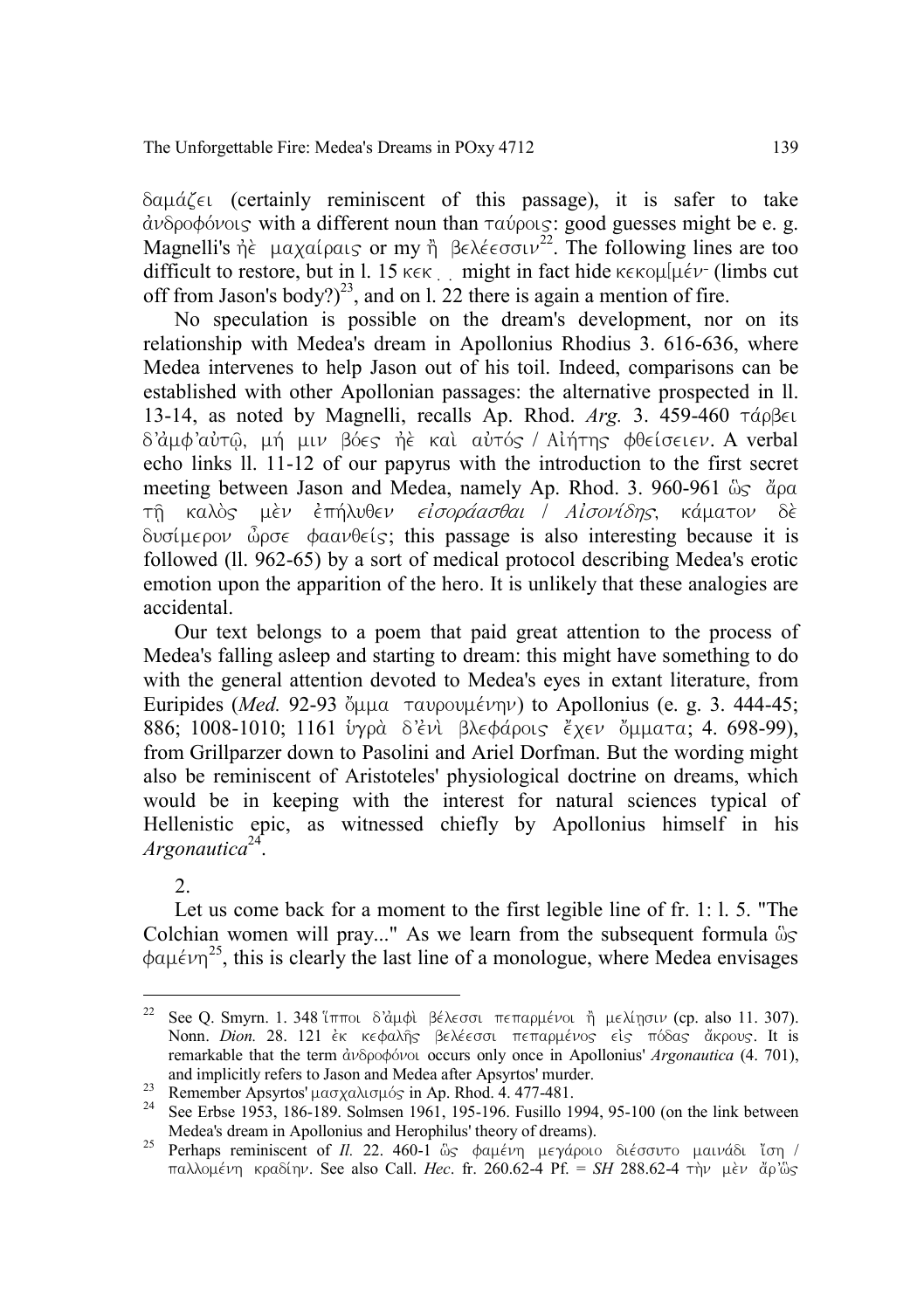the malediction sent over her by the Colchian women. A perfect parallel, as noted by d'Alessio, is Ap. Rhod. 3. 794-795 kai kév  $\mu \in \delta$ tà στόματος φορέουσαι / Κολχίδες ἄλλυδις ἄλλαι ἀεικέα μωμήσονται, where Medea thinks of the Colchians' blame in case she committed suicide after helping Jason against her father  $(3, 785-798)^{26}$ .

Now, one interesting peculiarity of our passage is that Medea's monologue *precedes* the dream, whereas in Apollonius it *follows*. This is not a minor difference: it is well-known that Apollonius innovated on the literary form and narrative function of monologues, a merit on which he has been praised since the age of Sainte-Beuve<sup>27</sup>. On good grounds, Apollonius has been termed the "inventor of the interior monologue", and of the related literary device of "internal focalisation", by which Medea becomes the absolute protagonist of book 3 of the *Argonautica*28.

Medea's first monologue (3. 464-470) occurs when the character experiences a form of dreamlike extasis (3. 446-47) that leads her to dreadful – but growingly conscious – thoughts about Jason's imminent death (a very internally focalised section: 3.  $451-462$ <sup>29</sup>. The second monologue (3. 636-644) follows directly her famous dream about Jason's fate, and thus gives a rational frame to the heroine's inner conflicts, which the dream had presented in an ambiguous and yet revealing form<sup>30</sup>. In the pericope Ap. Rhod. 3. 744-824 the transition from a physiological and psychological level (insomnia, doubts, fear for Jason's death etc.) to a rationally verbalized level (the monologue) has been brilliantly detected and analysed by Barkhuizen<sup>31</sup>. It is

 $\overline{a}$ 

φαμένην ὕπνος λάβε, τὴν δ'ἀΐουσαν. / καδδραθέτην δ' οὐ πολλὸν ἐπὶ χρόνον, αἶψα<br>γὰο ἦλθεν / στιβήεις ἄγχαυρος (reworking Od. 15.493-495).

<sup>&</sup>lt;sup>26</sup> In our fragment, the choice of the verb αράσμαι in a negative sense (not a simple invocation or desire, as in most epic occurrences, cp. Hom. *Il*. 6.115; *Od*. 1. 164; Ap. Rhod. 1. 159; Opp. *hal*. 4. 577) might be reminiscent of another famous passage where a son thinks about the consequences of acting against his mother's will, namely Telemachus' words in *Od*. 2. 135  $\epsilon$ πε), μήτηρ στυγερὰς, ἀρήσετ'' Ερινῦς (if he marries her to a suitor without her consent; on Erinyes in Apollonius see Vagnone 1994). But of course in our passage  $\dot{\alpha}$  of  $\dot{\alpha}$  might be construed with an infinitive in the preceding line or with a different clause (see e. g. *ep. adesp.* 3. 14 Pow.  $\partial \delta \delta \epsilon$   $\gamma \dot{\alpha} \rho' \Delta \rho \gamma \epsilon (\omega \sigma) \vec{\delta} \alpha \nu \epsilon \epsilon \nu$  [ $\dot{\alpha} \rho$ ] $\dot{\beta} \rho \sigma \alpha \alpha \nu \tau \dot{\gamma}$ , and *Il.* 9. 172  $\dot{\delta} \phi \rho \alpha$   $\Delta \iota \dot{\alpha}$  Kpov( $\dot{\delta} \eta$ αρησόμεθ' αϊ κ' έθελήση). In either case, I would prefer to read ομῶς (very frequent in this metrical sedes, see Ap. Rhod. 1. 99; 321; 896 etc.), perhaps in a structure like  $\delta \mu \hat{\omega}$ s et  $\mu \hat{\epsilon}$ 

Xαλκιόπην τε, or όμως αυταί τε και άνδρες.<br><sup>27</sup> Sainte-Beuve 1879.<br><sup>28</sup> See Fusillo 2001, esp. 146. On Medea's monologues see Fusillo 1985, 352-355 and Paduano

<sup>1972, 11-59.&</sup>lt;br><sup>29</sup> See Fusillo 1985, 349-350; Fusillo 2001, 145: the movement from thoughts to words in this section is described by Barkhuizen 1979. 35. On 3. 446-47, see Walde 2001, 175-177.

See the brilliant analysis by Fusillo 1985, 350-351 and Pat, see water 2001, 173-177.<br>
<sup>30</sup> See the brilliant analysis by Fusillo 1985, 350-351 and Paduano 1972, 38-39.<br>
<sup>31</sup> Barkhuizen 1979, 36-47. Paduano 1972, 40-41 ri corresponds *per oppositum* to a sort of "struttura onirica" (see also below n. 39).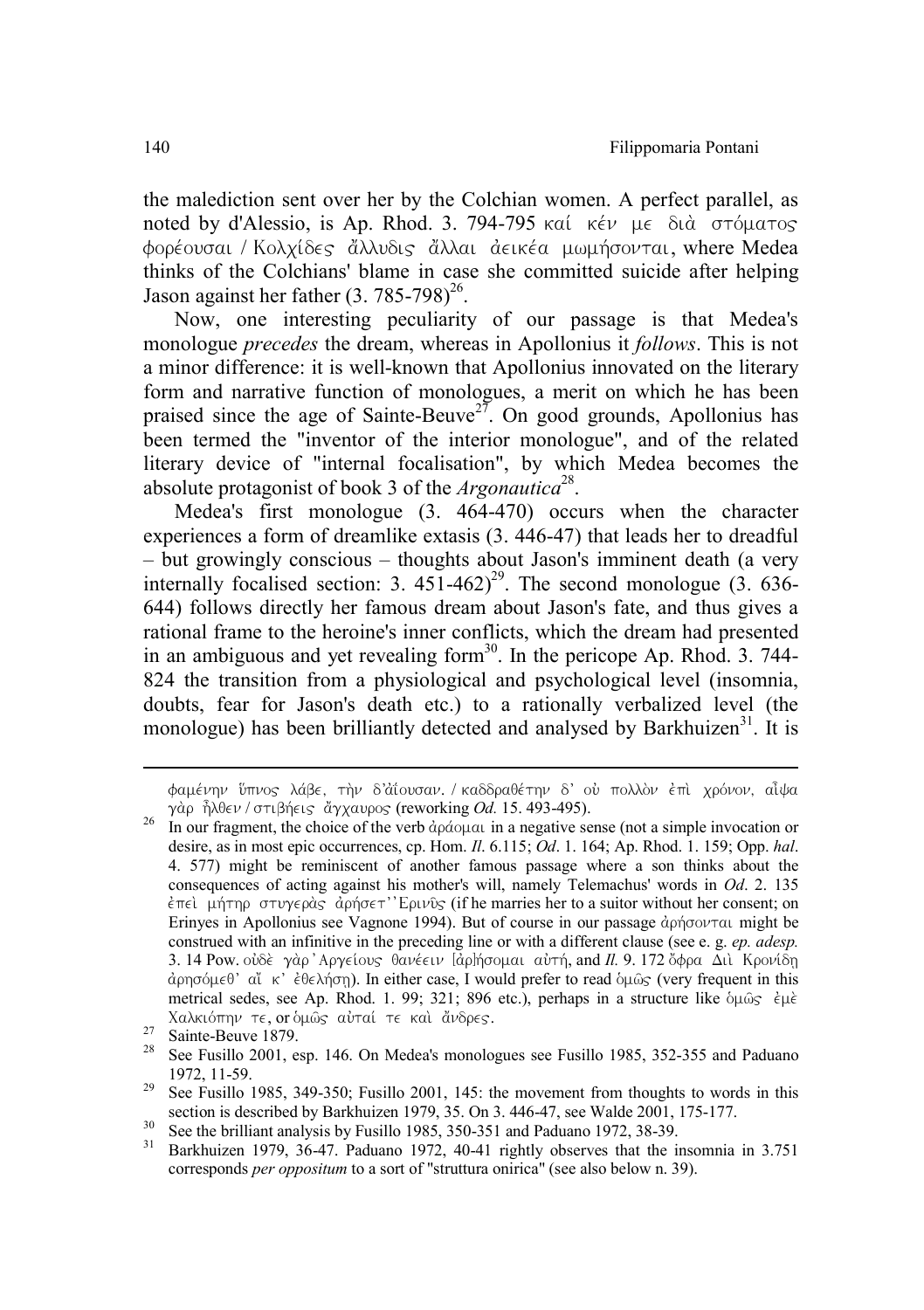precisely the sequence dream + monologue that will enjoy the widest success in later authors, starting from the opening of Moschus' *Europa*<sup>32</sup>.

Whereas Medea's monologues in the *Argonautica* are made of reflections on her dreams or on her unconscious thoughts, in our papyrus sleep and dream come at the end of Medea's *Qual*, and probably objectivate in vivid images the fears and anguish cumulated in the heroine's *Selbstgespräch*. This difference poses even more urgently the question of relationship and priority between our poem and Apollonius, but it should also affect our view on the one similar instance of a sequence monologue-dream in the (otherwise scanty) ancient Argonautic literature<sup>33</sup>, namely Valerius Flaccus 7.141-145 (occurring right after Medea's monologue in 7.128-140):

Dixerat haec stratoque graves proiecerat artus si veniat miserata quies, cum saevior ipse turbat agitque sopor; supplex hinc sternitur hospes, hinc pater, illa nova rumpit formidine somnos erigiturque toro.

The narrative structure of this passage – opened by a *dixerat haec* which closely recalls our  $\mathcal{E}_{\mathcal{S}}$   $\phi a\mu \epsilon \nu \eta^{34}$  – has been read as a deliberate variation of the Apollonian model, obtained by eliminating any reference to the intervention of Argos<sup>35</sup>. Yet our fragment might suggest that this arrangement in fact clings back to a Greek source other from Apollonius. It would be tempting to identify our poem with the lost work postulated by *Quellenforscher* such as Venzke and Vian as a source of Valerius Flaccus and the *Orphic Argonautica*, in all those cases where the plot of these two works coincides against Apollonius: a first step in this direction has already been made by d'Alessio, who compared the description of the bulls in our fragment 2 with Val. Fl. 7.570ff.36 The most remarkable of these *errores coniunctivi*, so to speak, concerns the handling of Medea's and Aeetes' prophetical dreams in

 <sup>32</sup> See Bühler 1960, 60-61 ("Moschos hat den ganzen Ablauf der Szene übernommen", *scil.* from Apollonius). On the literary relationship between monologues and dreams in Apollonius see Walde 2001, 178-179. On its literary and psychoanalytical implication see Fusillo 1994.

Walde 2001, 170-179. On its literary and psychoanalytical implication see Fusion see Fusion see Fusion see Fusion see Fusion see Fusion see Fusion see Fusion see Fusion see Fusion see Fusion see Fusion see Fusion see Fusi

Apollonius and the Orphic Argonautica: see Borutelli 1997, 237.<br>
35 Adamietz 1976, 92-94 (see esp. 94: 94: "Aus dem im Monolog ausgedrückten Widerstreit der Gefühle erwächst der Wunsch nach Ruhe und Schlaf"). On this issue see also Eigler 1988, 98- 99. On Medea's dream in Valerius as indebted to Apollonius and to Virgil, but oriented towards the highlighting of the psychological description over the action proper see the acute analysis by Perutelli 1994 and more generally Perutelli 1997, 31. On Medea's dream see also

 $36$  d'Alessio 2005, 56 and 78.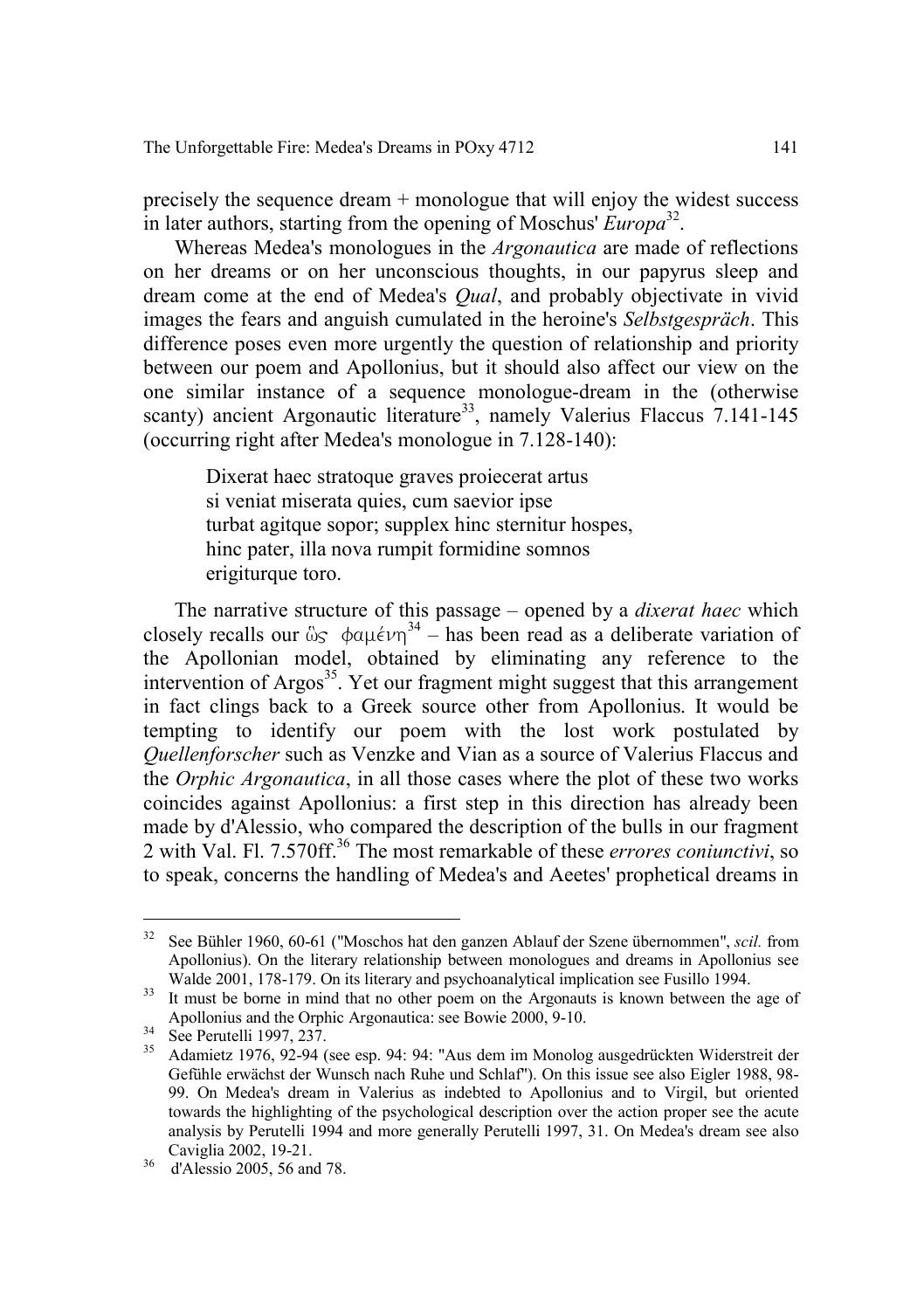an earlier stage of the narration, just after Jason's arrival at Colchis<sup>37</sup>. And I must remind that d'Alessio has recently identified the lost Hellenistic *Argonautica* by Cleon of Kourion – about which more will be said in a moment – as a possible source for the eccentric itinerary of the Argonauts from Jolkos to Colchis in Valerius $^{38}$ .

3.

Finally, a few words on fragment 2. It is so badly preserved that no restoration of its lines is possible beyond the intelligent supplements proposed by the first editor. That these lines dealt with the same dream as fr. 1 is likely given the mention of sleep ( $\text{im}\nu$ - ll. 6 and 12), bulls ( $\tau \alpha \nu \rho$ - l. 3) and abductions ( $\alpha_{0}$ - l. 5); in l. 8, while the morphology and syntax of  $\alpha \in \partial \gamma(\epsilon)$ remain no less mysterious to me than the (optative?)  $\pi\lambda\eta\sigma\epsilon\iota\epsilon$  in l. 7,  $\dot{\epsilon}\lambda\epsilon\eta$ might belong to the idea of Medea's pity for Jason's feared death, cp. Ap. Rhod. 3.462 and 761, both passages occurring at the end of sad *rêveries*. Indeed, an interesting comparison can be issued with Ap. Rhod. 3.744-754, where  $\theta$   $\theta$  occurs twice, and Medea's sleepless thought contemplates precisely Jason's slaughter by the bulls (cp. here  $11. 15-17$ )<sup>39</sup>.

Are there any clues to unmask the structure of these lines? L. 9  $\ell v \nu \in \pi$ most probably closed a direct speech (perhaps another monologue by Medea, or a dialogue in the dream?)<sup>40</sup>, and what follows must belong to the narrator's voice, as can be gathered from ll. 10, 13 and 14. In fact, I would take the  $\pi$  0  $\ddot{\alpha}$  $\phi$  $\alpha$ <sup>T</sup>ov in l. 10 as referring not to a material, "unspeakable" fire, but rather as the usual metaphor for love (the adjective  $\ddot{\alpha}\phi$  $\alpha\tau$  os is conspicuously used of Eros in Ap. Rhod. 3.129)<sup>41</sup>. In l. 13  $\mu \epsilon \rho \mu \eta \rho \alpha$ , most probably in the plural, is a

 <sup>37</sup> See Venzke 1941, 105-108 (on *Arg. Orph.* 773-801 and Val. Fl. 5. 331-337), and 110-111. Venzke identified the common source as "wahrscheinlich einen Scholiasten oder Kommentator" (111). Vian 1987, 27-28, taking his cue precisely from Aeetes' and Medea's dreams, believes that the common source should be a poem earlier than Apollonius, known to both Apollonius himself and Valerius Flaccus. Dräger 2001, 53 (not knowing d'Alessio 2000)

unconvincingly identifies the common source with Dionysion. 38 d'Alessio 2000, 102-104. 39 See esp. 3. 751-755 άλλὰ μάλ'οὐ Μήδειαν ἐπὶ γλυκερὸς λάβεν ὕπνος: / πολλὰ γὰρ Aισονίδαο πόθω μελεδήματ' έγειρε / δειδυἳαν ταύρων κρατερὸν μένος, οἶσιν ἔμελλε / φθεῖσθαι ἀεικελίῃ μοίρῃ κατὰ νειὸν"Αρηος./Πυκνὰ δέ οἱ κραδίη στηθέων ἔντοσθεν<br>ἔθυεν

<sup>&</sup>lt;sup>40</sup>  $\epsilon v \nu \epsilon \pi \epsilon v$  as such in the first feet never concludes a speech (in Ap. Rhod. 1.241 it introduces one), but the verb  $\dot{\epsilon}v(v)\dot{\epsilon}\pi\omega$  often occurs with this role in Callimachus (and already in Pindar): on this complicated issue see Führer 1967, 23-26 and Fantuzzi 1988, 66-67; on the *Schlußformeln* of Medea's monologues in Apollonius see Paduano 1972, 43.

*Al* Aphrodite to Eros: τίπτ' επιμειδιάας, άφατον κακόν; On this adjective, and its possible connection to the Apollonian concept of  $\partial \mu \phi$  as a see the intelligent words of Paduano 1972, 99. The metaphor of fire, very common in Hellenistic poetry (just think of Theocr. 2.82 and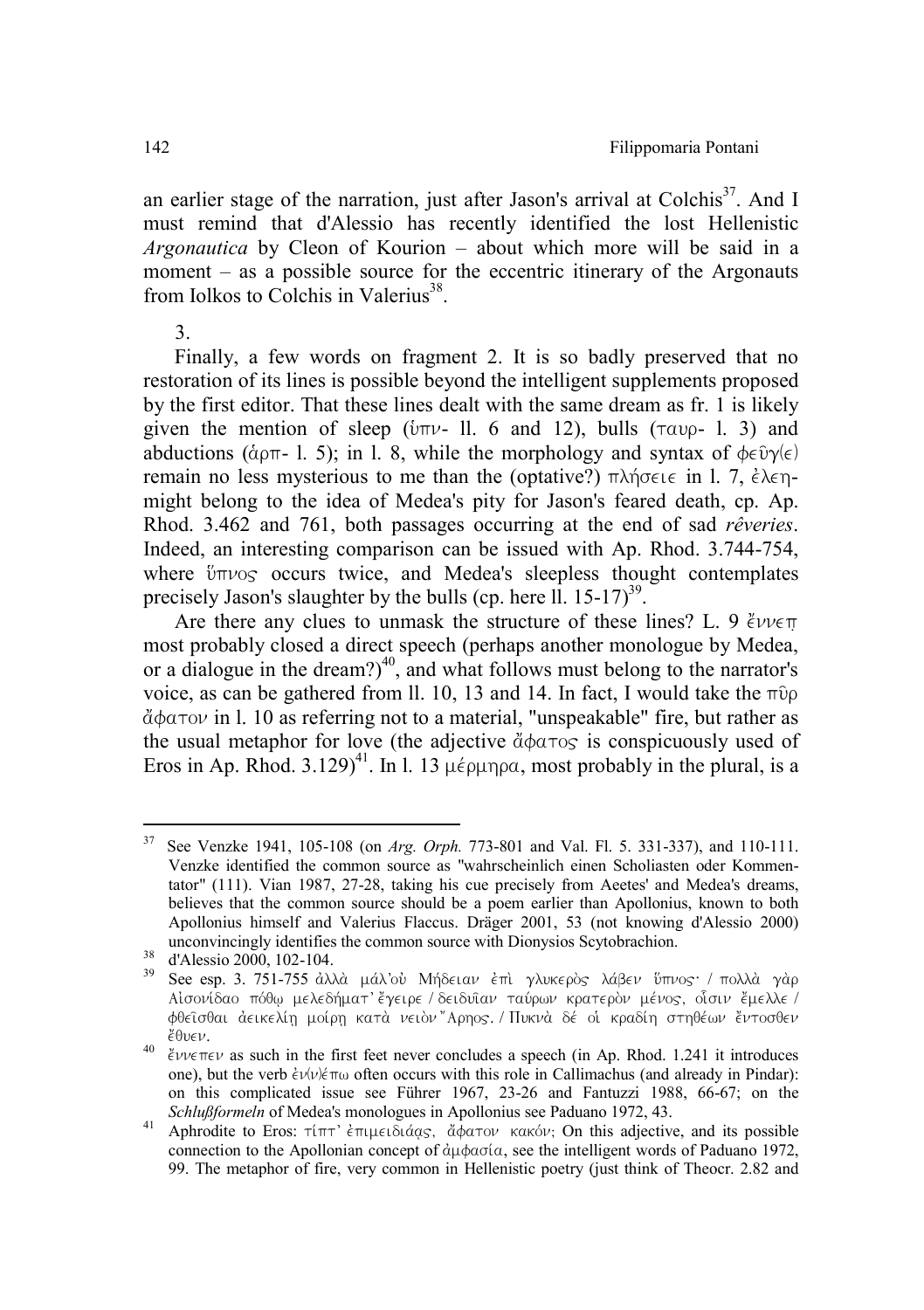perfect *pendant* to  $\mu \in \nu \theta$  $\hat{\eta}$  pair in fr. 1, 11<sup>42</sup>. In l. 14  $\delta \in \hat{\mu}$  is a psychological state very common with dreams<sup>43</sup>, and  $\epsilon$ <sub>K</sub>  $\epsilon$   $\epsilon$   $\phi$ a $\lambda$  $\hat{n}$ s – I believe – points to Medea pulling off her hair<sup>44</sup>, out of desperation for what she is seeing ( $\gamma \dot{\alpha}$ ) in l. 15; ll. 15-17 certainly depict the fire coming out of the bulls' jaws<sup>45</sup>, a vision that comes to an end with Medea's definitive awakening in  $1,20^{46}$ .

I shall not push my analysis so far as to affirm that fr. 2 depicts the last stages of Medea's sleep, namely the moment in which  $\mathcal{U}_{T\text{UVO}}$  gives way to  $\mu \epsilon$  punpa and  $\delta \epsilon \tilde{\mu}$  and the woman of Colchis starts screaming and tearing off her hair, frightened by her horrible vision. The textual basis for this very modern image of a nightmare's end – quite unparalleled in ancient literature – is very thin.

Yet, talking in general terms, I believe few will deny that the poem whose remains are preserved in POxy 4712 dealt at considerable length with genesis and contents of a dream by Medea, and shared some interesting features – on the structural and linguistic niveau – with passages from the third book of Apollonius' *Argonautica*. These two elements might be easy to reconcile with the elements we posses concerning the only other known Hellenistic poem on the Argonauts, namely the lost epic by Cleon of Kourion, which probably

 <sup>131-134),</sup> has a special frequence and weight in Apollonius' third book (see e. g. *Arg.* 3.291-

<sup>297;</sup> *1018; 1019; 1019; 1018; 1019; 1019; 1019; 1019; 1019; 1019; 1019; 1019; 1019; 1019; 1019; 1019; 1019; 10*<br>42 See esp. *II.* 2. 2-3 Δία δ`ούκ έξε νήδυμος <sup>8</sup>ύπνος / άλλ' δ γε μερμήριζε. The sense of<br>42 Dividen as "t

the prepription as "the *cura*" occurring before sleep" is well discussed by d'Alessio 2005, 77.<br>43 See e. g. Maiist. 42 (quoted above note 14). Mosch. *Eur*. 16-17 h δ' ἀπὸ μὲν στρωτῶν λεχέων θόρε δειμαίνουσα / παλλομένη κραδίην. Ap. Rhod. 3. 695-6 της δ'αίνως άτλητος  $\epsilon$ πέκλυσε θυμὸν ἀνίη / δείματι, οἶ'εσάκουσεν (Chalciope upon knowing of Medea's dreams); 3. 810; 4. 685  $d\pi\delta$  δείματα πέμψεν ονείρων. Incidentally, δείμα will be the name of the statue dedicated to Medea's sons in Corinth: see Paus. 2.3.7 and Johnston 1997, 46-49 and 55-57.

<sup>&</sup>lt;sup>44</sup> The same gesture in Ap. Rhod. 4.18-19  $\pi$ vkvà de; kovolé / έλκομένη πλοκάμους γοερή bruchvsat∆ ajnivh/. For ejk kefalh'" referring to this practice (generally in the act of mourning) see e. g. Hom. *Il.* 10.15 and 22.77-78, and Q. Smyrn. 13.115-6 α<sup>''</sup> δ' ἀλεγεινῶς / ἐκ κεφαλῆς τίλλοντο κόμην (of the Trojan women, described in l. 114 as παλλόμεναι κραδίην).

<sup>&</sup>lt;sup>45</sup> The wording should be compared with Ap. Rhod. 3. 230-231 and  $410 = 496$   $\pi a \nu \rho \omega$ χαλκόποδε στόματι φλόγα φυσιόωντε. In l. 16 ε]κχυμένην must definitely refer to the  $f$ φλόξ, see Paul. Sil. *descr. S. Soph.* 208-209 ουχ ούτως ακάχησεν απ'αιθέρος εκχυμένη  $\phi \lambda_0 \xi / \dot{\alpha} \nu \epsilon \rho \alpha_S$ .<br><sup>46</sup> On the linguistic implications of l. 20  $\dot{\epsilon}$ <sub>K</sub>  $\lambda \epsilon \nu \epsilon_0 \nu \partial \nu \dot{\alpha} \nu \epsilon \pi \alpha \lambda$  a phrasing that returns identical

in Nonn. *Dion.* 7.156 (Semele after a nightmare; on Nonnus' imitations of book 3 of Apollonius' *Argonautica* see Vian 2001, 296-307), see d'Alessio 2005, 78; on the literary image of the "Erwachen" from dreams see Bühler 1960, 60-63. The image in ll. 18-19 of our fr. 2 is obscure, perhaps connected with the famous similitude of Medea's soul with sunbeams reflected by wavy water in a vessel (Ap. Rhod. 3.755-760; so tentatively d'Alessio), or perhaps with the fascinating comparison of dreams with reflections of images on a liquid surface, to be read in Arist. *de insomn.* 3.461a14-18.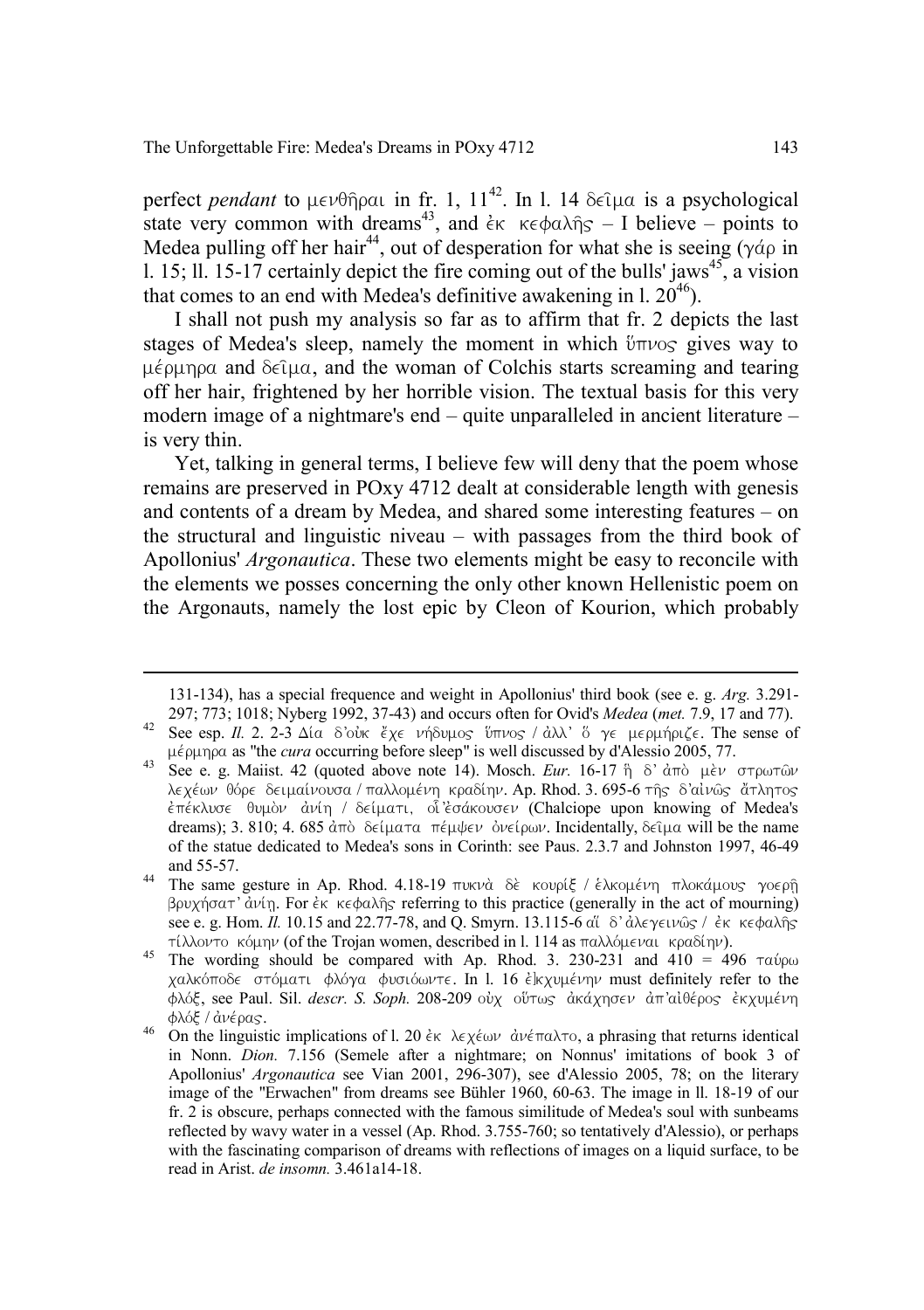made the object of a comparison with Apollonius' poem in the text of literary criticism badly preserved in PMich inv.  $1316v$  (II cent. AD)<sup>47</sup>.

As d'Alessio has recently argued, the little we know about Cleon's poem from the scholia to Apollonius might well suggest that it deserved to be judged – in the terms used by the ancient commentator – as made up of "continuous and lengthy stories" ( $\sigma v \in \chi \gamma$ ) kai;  $\pi \circ \lambda \circ \sigma \tau \circ \chi$ ), in comparison with Apollonius' tighter narrative, certainly closer to Callimachean literary ideals<sup>48</sup>. This might hold true whether or not Cleon should be numbered among Callimachus' enemies in *Aet.* fr. 1 or be identified as the object of his satire in the 5th *Iambus*, as recent interpretations of (respectively) the Florentine scholia and the Milan diegesis might suggest<sup>49</sup>. In a word, Cleon perhaps used to describe at length, whereas Apollonius complied better with the French prescription: "on indique, on court, on sous-entend; on a la grâce, la discrétion, la finesse"<sup>50</sup>.

Even refraining from dealing closely with this issue here, I should like to mention three open questions that arise from POxy 4712:

1 – if the poem in our papyrus antedates Apollonius' *Argonautica*, should we really dismiss and minimize – as Wilamowitz did $^{51}$  – the judgment of Asclepiades of Myrlea, according to whom Apollonius "took over everything" ( $\tau$ à  $\pi$ á $\nu\tau\alpha$  μετήνεγκεν) from Cleon<sup>52</sup>?

 <sup>47</sup> See Rusten 1982, 53-64; *SH* 339A; d'Alessio 2000, 97-109. The identification of Cleon as the poet compared with Apollonius goes back to Peter Parsons, and is particularly important in that it guarantees that Cleon's *Argonautica* were a poetical, not a prose work. The date of Cleon is very uncertain: according to Cameron 1995, 296 he "could have been pre-Hellenistic", but it is probably wiser to date him some time in the early 3th century, not too distant from

Apollonius himself. 48 See d'Alessio 2005, 55, *contra* Rusten 1982, 56-57 and note 13, who identifies Apollonius as the author  $\sigma v \nu \epsilon \chi$  is and  $\pi \omega \chi \nu \gamma \chi \gamma \epsilon$  (Rusten's treatment and edition of this difficult and badly flaked papyrus are nonetheless very valuable). On the literary background and purport of the discussion in the Michigan papyrus see also Hunter 2001, 108-112. One still unexplained feature of the text in PMich 1316y is the reference to "Medea's suitors" ( $Mn\delta\epsilon$ ( $a\varsigma$ ) uprogram in l. 24: Rusten 1982, 62-63 believes this to be a remnant of the plot of an earlier Argonaut story, surfacing also in the plot of Medea's dream with Jason coming to Colchis for

<sup>&</sup>lt;sup>49</sup> her rather than for the Golden Fleece (3.619-623).<br><sup>50</sup> See d'Alessio 2000, 105-107 and Lehnus 2002, 12.<br><sup>50</sup> Sainte-Beuve 1879, 394-395.<br><sup>51</sup> Wilamowitz 1924, II, 189 n. 1: "allerdings wird es schwer an Argonautika

glauben und Askiepiades moeine sich mehm täuschen lassen . Similarly Weinberger 1921.<br><sup>52</sup> Schol. Ap. Rhod. 1.623-26a (*SH* 339): ὅτι δὲ ἐνθάδε Θόας ἐσώθη καὶ Κλέων ὁ Κουριεὺς ίστορεί και 'Ασκληπιάδης ο Μυρλεανός [FGH 697 F 5] δεικνύς ότι παρά Κλέωνος τα  $πάντα$  μετήνεγκεν' Aπολλώνιος: on this scholium, and on its importance for our knowledge of an ancient debate concerning the sources of Apollonius, see d'Alessio 2000, 92-95, who also ascribes on good grounds to Asclepiades the treatise fragmentarily preserved in PMich 1316v. It is unclear whether here  $\tau \dot{\alpha}$   $\pi \dot{\alpha} \nu \tau \alpha$  should be taken as referring only to the episode of Thoas'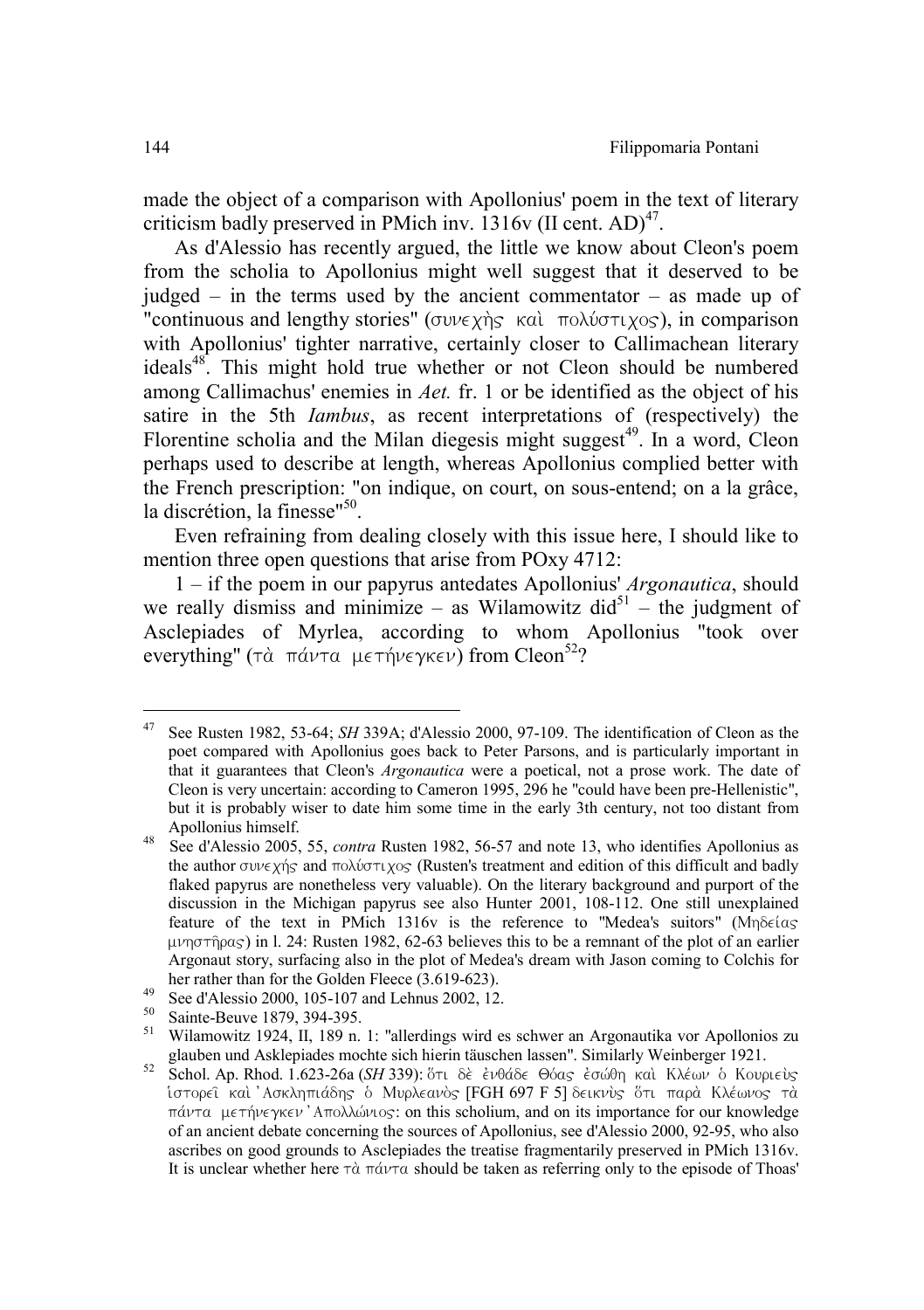The Unforgettable Fire: Medea's Dreams in POxy 4712 145

2 – was Apollonius really the first to introduce new literary patterns for monologues and dreams? was he the first to portray the character of Medea as the incarnation of a new kind of femininity and love<sup>53</sup>? and how should we gauge the possibility that centuries later Cleon might have represented a source for the plot of Valerius Flaccus' *Argonautica*?

3 – what should we make of recent theories underscoring the very existence of an ongoing tradition of mythological epic in Hellenistic times<sup>54</sup>?

rescue (so d'Alessio 2000, 92) or to a wider dependence of Apollonius from Cleon (as

Sa See Zanker 1979, 69: "As far as we can tell, Apollonius was the first to treat of the love theme in epic to this extent". See also Paduano 1972, 63-64 (with earlier bibliography). The prominent role of Medea – known to Mimn. fr. 11.1 W. – was maybe an innovation by the Corinthian poet Eumelus, though we know very little on the exact development of the Argonautic saga in its first literary *facies*: see Michelazzo 1975; Matthews 1977; Zanker 1979, 69-70; Debiasi 2003; more generally on the literary antecedents of Apollonius see Hunter 1989, 12-21; Dräger 2001, 7-30; Scherer 2006, 9-42. <sup>54</sup> See Cameron 1995, 295-297 with the review by Harder 2002, esp. 603-604 and Green 1997,

<sup>20-21.</sup>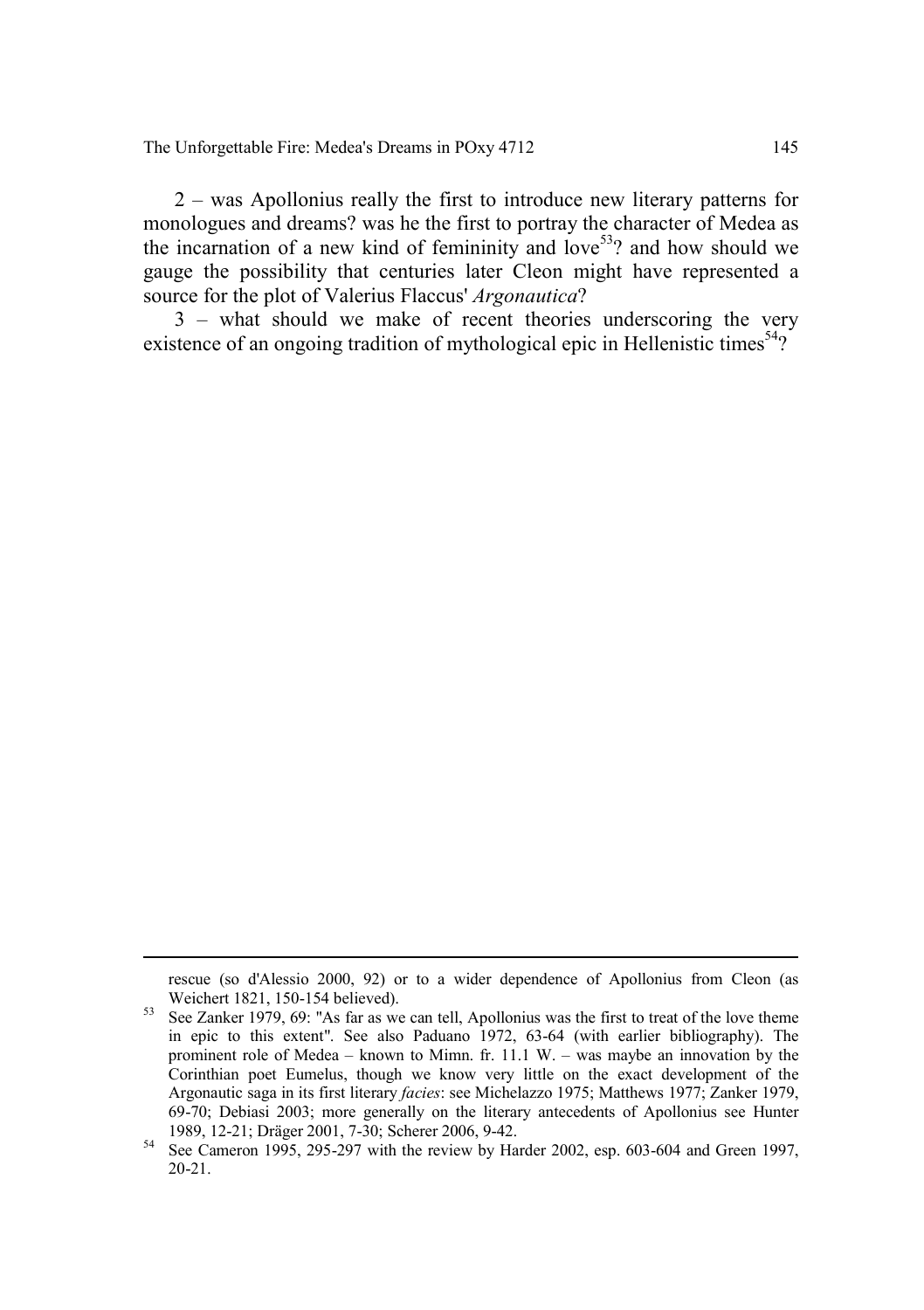## Works cited:

Adamietz 1976 = J. Adamietz, *Zur Komposition der Argonautica des Valerius Flaccus*, München 1976.

Barkhuizen 1979 = J. H. Barkhuizen, *The Psychological Characterization of Medea in Apollonius of Rhodes, Argonautica 3, 744-824*, «Acta Classica» 22, 1979, 33-48.

Beye 1982 = C. R. Beye, *Epic and Romance in the Argonautica of Apollonius*, Carbondale Ill. 1982.

Boedeker 1997 = D. Boedeker, *Becoming Medea: Implicit Assimilation in Euripides*, in Johnston-Clauss 1997, 127-148.

Bowie 2000 = E. L. Bowie, *The Reception of Apollonius in Imperial Greek Literature*, in Harder-Regtuit-Wakker 2000, 1-10.

Bühler 1960 = W. Bühler, *Die Europa des Moschos*, Wiesbaden 1960.

Cameron 1995 = A. Cameron, *Callimachus and his Critics*, Princeton 1995.

Caviglia 2002 = F. Caviglia, *Similitudini in Valerio Flacco: sotto il segno di Medea*, «Aevum Antiquum» n. s. 2, 2002 [2005], 3-34.

d'Alessio 2000 = G. B. d'Alessio, *Le* Argonautiche *di Cleone Curiense*, in R. Pretagostini (ed.), *La letteratura ellenistica*, Roma 2000, 91-112.

d'Alessio 2005 = G. B. d'Alessio, ed. of POxy 4712 in *The Oxyrhynchus Papyri* 69, London 2005, 54-83.

Debiasi 2003 = A. Debiasi, *POxy LIII 3698: Eumeli Corinthii fragmentum novum?*, «Zeitschrift für Papyrologie und Epigraphik» 143, 2003, 1-5.

de Stefani 2006 = C. de Stefani, *Conjectures on POxy 4712, fr. 1*, «Zeitschrift für Papyrologie und Epigraphik» 158, 2006, 8.

Dräger 2001 = P. Dräger, *Die Argonautika des Apollonios Rhodios*, München-Leipzig 2001.

Eigler 1988 = U. Eigler, *Monologische Redeformen bei Valerius Flaccus*, Frankfurt/Main 1988.

Erbse 1953 = H. Erbse, *Homerscholien und hellenistische Glossare bei Apollonios Rhodios*, «Hermes» 81, 1953, 163-196.

Fantuzzi 1988 = M. Fantuzzi, *Ricerche su Apollonio Rodio*, Roma 1988.

Fränkel 1957 = H. Fränkel, *Das Argonautenepos des Apollonios*, «Museum Helveticum» 14, 1957, 1-19.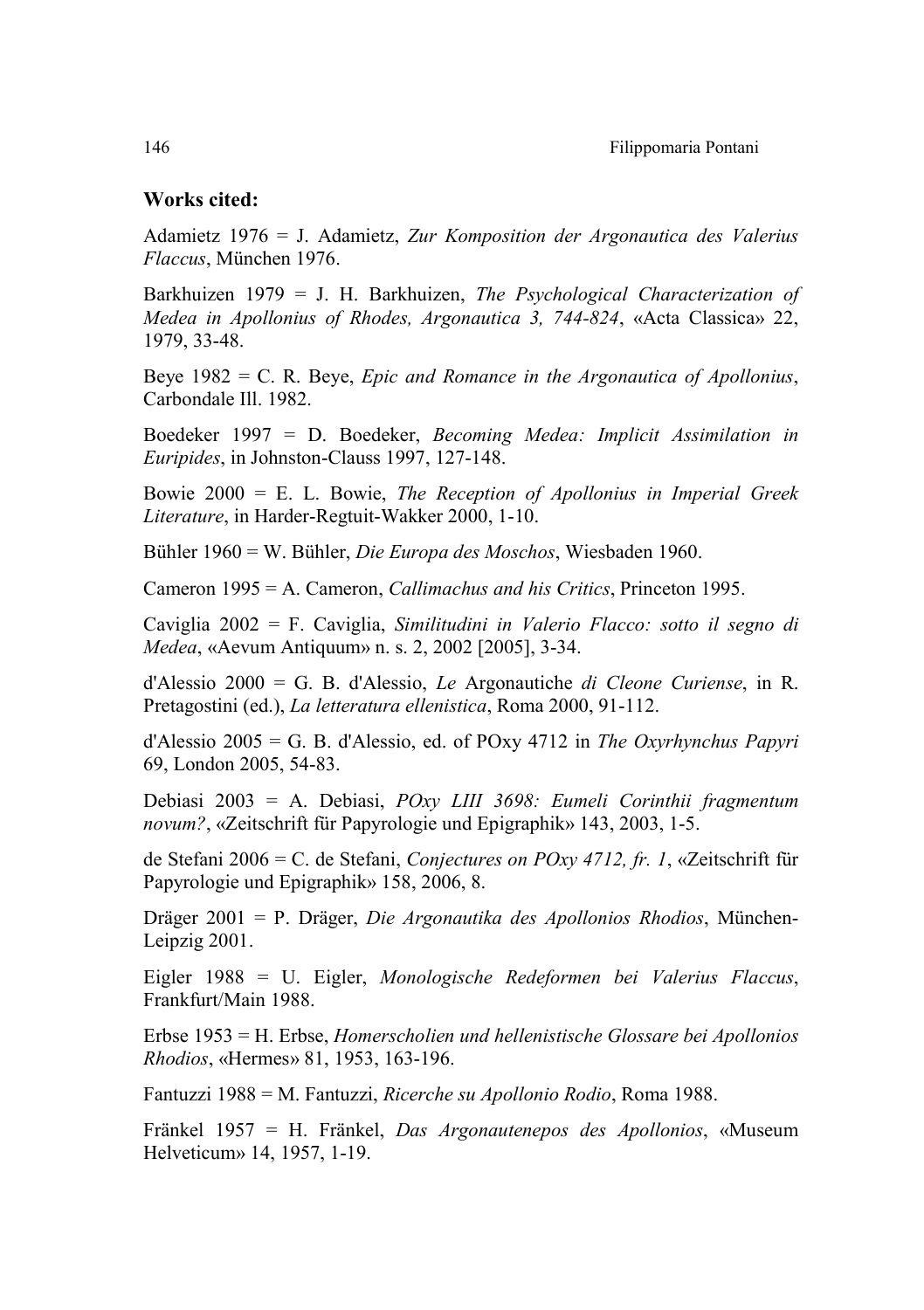The Unforgettable Fire: Medea's Dreams in POxy 4712 147

Führer 1967 = R. Führer, *Formproblem-Untersuchungen zu den Reden in der frühgriechischen Lyrik*, München 1967.

Fusillo 1985 = M. Fusillo, *Il tempo delle Argonautiche*, Roma 1985.

Fusillo 1994 = M. Fusillo, *El sueño de Medea*, «Revista de Occidente» 158/159, 1994, 92-102.

Fusillo 2001 = M. Fusillo, *Apollonius Rhodius as "inventor" of the interior monologue*, in Papanghelis-Rengakos 2001, 127-146.

Green 1997 = P. Green (trans.), *The Argonautika by Apollonios Rhodios*, Berkeley 1997.

Harder 2002 = M. A. Harder, rev. of Cameron 1995, «Mnemosyne» 2002, 599- 608.

Harder-Regtuit-Wakker 2000 = M. A. Harder - R. F. Regtuit - G. C. Wakker (ed.), *Apollonius Rhodius*, Leuven-Paris-Sterling, Virg. 2000 («Hellenistica Groningana» 4).

Hunter 1989 = Apollonius of Rhodes, *Argonautica Book III*, ed. R. Hunter, Cambridge 1989.

Hunter 2001 = R. Hunter, *The Poetics of Narrative in the* Argonautica, in Papanghelis-Rengakos 2001, 93-125.

Johnston 1997 = S. I. Johnston, *Corinthian Medea and the Cult of Hera Akraia*, in Johnston-Clauss 1997, 44-70.

Johnston-Clauss 1997 = S. I. Johnston - J. J. Clauss (eds.), *Medea*, Princeton, N. J. 1997.

Lehnus 2002 = L. Lehnus, *Posidippean and Callimachean Queries*, «Zeitschrift für Papyrologie und Epigraphik» 138, 2002, 11-13.

Lulofs 1947 = Aristotelis *De insomniis et de divinatione per somnum*, ed. H. J. D. Lulofs, I, Leiden 1947.

Magnelli 2006 = E. Magnelli, *On the New Fragments of Greek Poetry from Oxyrhynchus*, «Zeitschrift für Papyrologie und Epigraphik» 158, 2006, 9-12.

Matthews 1977 = V. J. Matthews, *Naupaktia and Argonautika*, «Phoenix» 31, 1977, 189-207.

McLennan 1973 = G. R. McLennan, *The employment of the infinitive in Apollonius Rhodius*, «Quaderni Urbinati di Cultura Classica» 15, 1973, 44-72.

Michelazzo 1975 = F. Michelazzo, *Il ruolo di Medea in Apollonio Rodio e un frammento di Eumelo*, «Prometheus» 1, 1975, 38-48.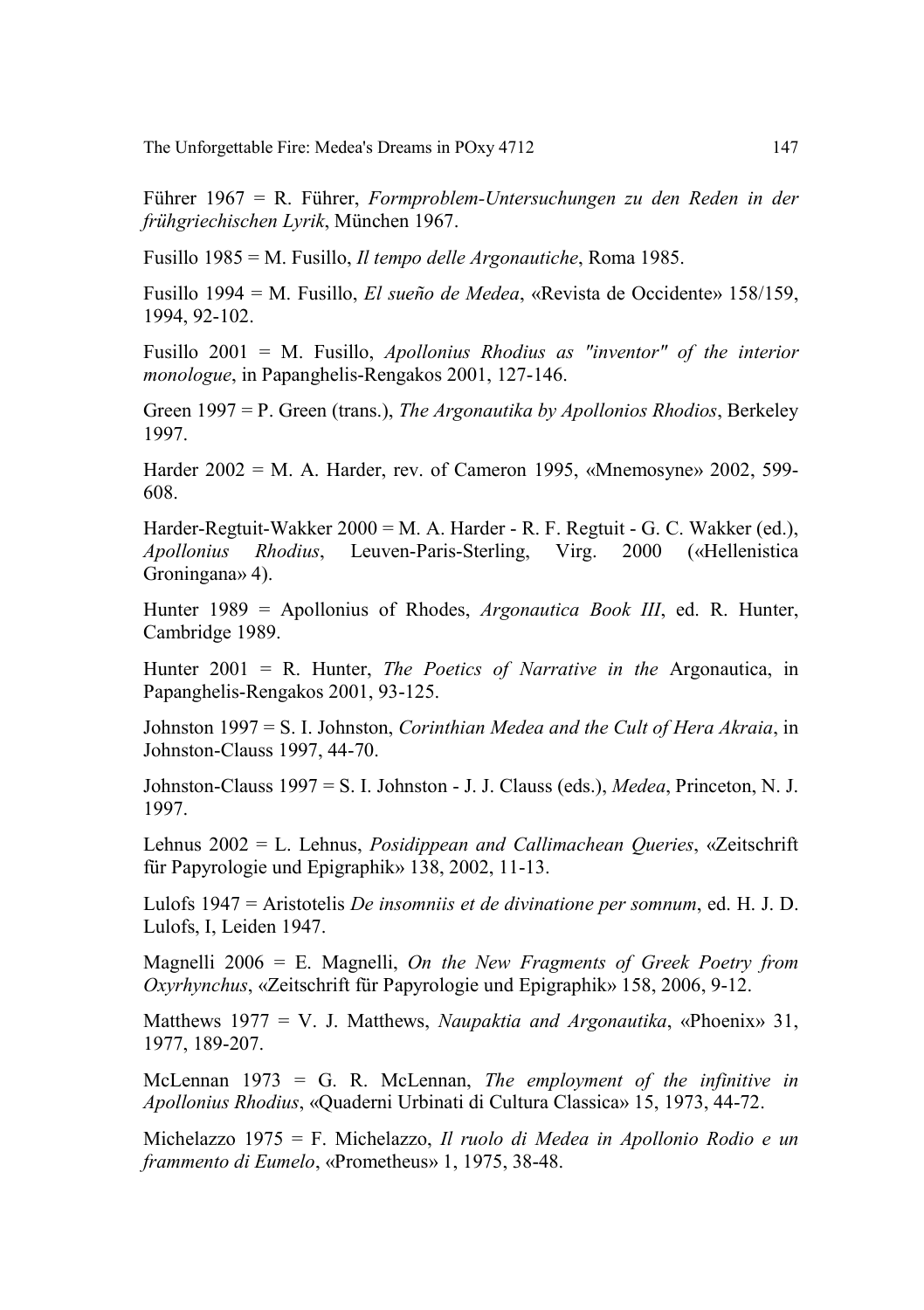Nyberg 1992 = L. Nyberg, *Unity and Coherence*, Lund 1992.

Paduano 1972 = G. Paduano, *Studi su Apollonio Rodio*, Roma 1972.

Papanghelis-Rengakos 2001 = T. D. Papanghelis - A. Rengakos, *A Companion to Apollonius Rhodius*, Leiden-Boston-Köln 2001.

Perutelli 1994 = A. Perutelli, *Il sogno di Medea da Apollonio a Valerio Flacco*, «Materiali e Discussioni» 33, 1994, 33-50.

Perutelli 1997 = Valerii Flacci *Argonauticon liber VII*, ed. A. Perutelli, Firenze 1997.

Preus 1968 = A. Preus, *On Dreams 2, 459b24-460a33, and Aristotle's*  $\delta \psi$ *is*, «Phronesis» 13, 1968, 175-182.

Redondo 2000 = J. Redondo, *Non-Epic Features in the Language of Apollonius Rhodius*, in Harder-Regtuit-Wakker 2000, 129-154.

Rusten 1982 = J. Rusten, *Dionysios Scytobrachion*, Köln 1982.

Sainte-Beuve 1879 = C. Sainte-Beuve, *Portraits contemporains*, V, Paris 1879, 359-406 (orig. in «Revue des deux Mondes» 3, 1845, 898ff.).

Sansone 2000 = D. Sansone, *Ipihigeneia in Colchis*, in Harder-Regtuit-Wakker 2000, 155-172.

Schade 2001 = G. Schade (-P. Eleuteri), *The Textual Tradition of the* Argonautica, in Papanghelis-Rengakos 2001, 27-49.

Scherer 2006 = B. Scherer, *Mythos, Katalog und Prophezeiung*, Stuttgart 2006.

*SH* = H. Lloyd-Jones – P. Parsons (ed.), *Supplementum Hellenisticum*, Berolini - Novi Eboraci 1983.

Solmsen 1961 = F. Solmsen, *Greek Philosophy and the Discovery of the Nerves*, «Museum Helveticum» 18, 1961, 169-197.

Vagnone 1994 = G. Vagnone, *Omerismi e non in Apollonio Rodio (*Argon. *3, 701 sgg.): il desiderio di morte*, «Quaderni Urbinati di Cultura Classica» 75 (n. s. 46), 1994, 75-78.

van der Eijk 1994 = Aristoteles, *De insomniis. De divinatione per somnium*, übers. und erl. von Ph. J. van der Eijk, Berlin 1994.

van Lieshout 1980 = R. G. A. van Lieshout, *Greeks on Dreams*, Utrecht 1980.

Venzke 1941 = H. Venzke, *Die orfischen Argonautika in ihrem Verhältnis zu Apollonios Rhodios*, Berlin 1941.

Vian 1987 = F. Vian (ed.), *Argonautiques Orphiques*, Paris 1987.